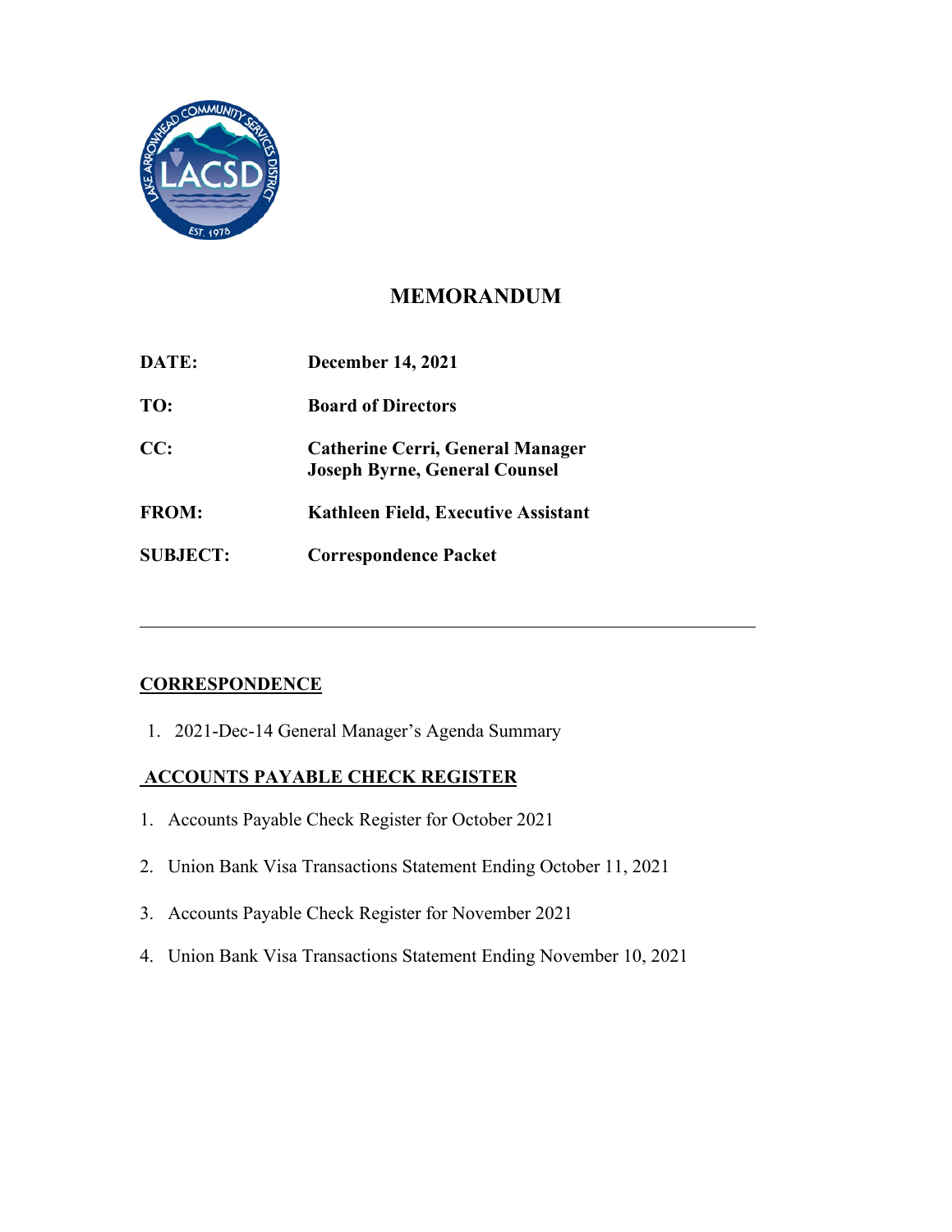

### **MEMORANDUM**

| Date:    | <b>December 14, 2021</b>                |
|----------|-----------------------------------------|
| To:      | <b>Board of Directors</b>               |
| From:    | <b>Catherine Cerri, General Manager</b> |
| Subject: | <b>Agenda Summary December 14, 2021</b> |

Dear Directors,

 Below is a summary of our meeting for Tuesday, December 14, 2021 at 5:30pm. Board members and District staff may choose to attend in person or via video.

The link for the video is<https://global.gotomeeting.com/join/994297829> The phone number is (669) 224-3412, access code 994-297-829.

Click here to view the agenda packet:<http://www.lakearrowheadcsd.com/9224-2/>

G. Special Recognition of Retiring Employee Marc Lippert

- H. Consent Calendar
- 1. Reaffirm Resolution 2021-11 to continue with virtual meetings.
- 2. Approval of Minutes from the meeting on November 9, 2021.

3. Resolution 2021-13 Setting the Board Meeting Schedule for 2022.

#### H. Information Items

 4.a. Operations Manager's Report: We saw a decrease of 8.6% in water usage during November compared to the prior year.

 hydrologic study by the county. We are waiting for their review and hope to get a building permit 4.b. Corp Yard Update: We were required to submit another change to our grading plan and soon so we can take advantage of the recent decrease in steel costs.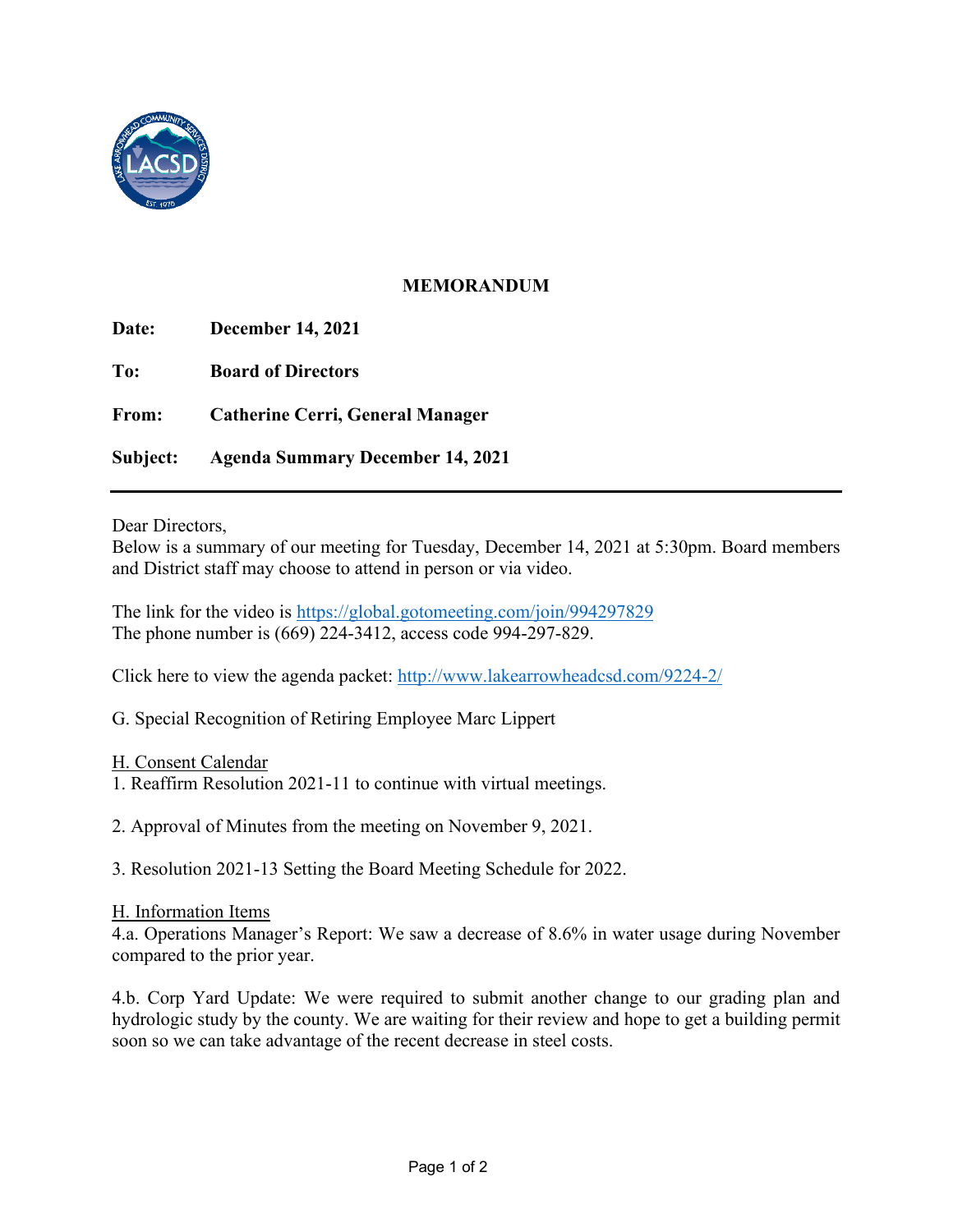5. Water Sewer Rate Study Presentation: The rate study has been completed. The consultant will present their recommendations for new rates. Based on Board member comments, we will make any adjustments and bring final rates back to the Board meeting in January.

6. Update on the I&I Cease and Desist Order: This item includes the annual reports that were sent to the Water Board demonstrating compliance with our order to reduce Inflow and Infiltration.

7. GM Report: Update on recent recommendations reducing the water budget for indoor residential water use and allocations from the State Water Project.

### J. Action Items

8. Annual election of President and Vice President of the Board.

9. Annual appointment to the ALA Interface Committee: this is usually the President and Vice President with one alternate.

10. Procurement contract for Maple Waterline Project: We are procuring pipe and appurtenances in advance due to the long lead time. This contract is for \$54,259. The total budget including construction is \$234,300.

construction is \$375,000. 11. Procurement contract for Hwy 173 Caltrans project for \$47,947. The total budget including

12. Procurement contract for Edgewater to Village Cove Waterline Project for \$43,792. The total budget including construction is \$292,500.

 13. Contract for a Compensation Study: After closed session, the Board will decide whether to approve a contract to conduct a compensation study.

Let me know if you have any questions.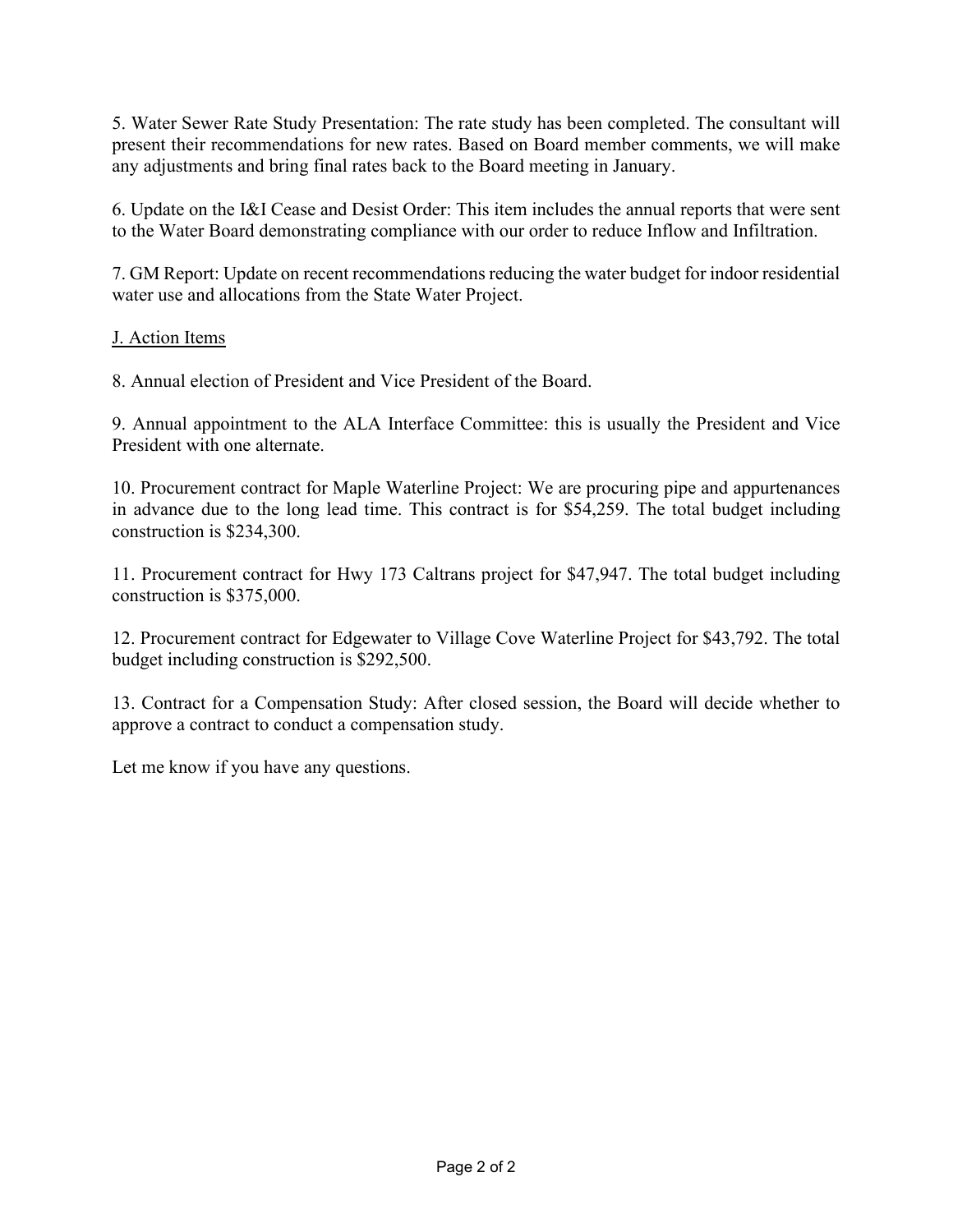OCTOBER 2021

| <b>VENDOR NAME</b>               | <b>DESCRIPTION</b>                                                                                                                                        | <b>DATE</b>                                                                      | <b>INVOICE</b><br><b>AMOUNT</b>                                 | <b>CHECK</b><br><b>NUMBER</b>                               | <b>CHECK</b><br><b>AMOUNT</b> |
|----------------------------------|-----------------------------------------------------------------------------------------------------------------------------------------------------------|----------------------------------------------------------------------------------|-----------------------------------------------------------------|-------------------------------------------------------------|-------------------------------|
|                                  | <b>VOID</b>                                                                                                                                               | 10/12/21                                                                         |                                                                 | 84579                                                       |                               |
| <b>Union Bank</b>                | <b>Credit Cards</b>                                                                                                                                       | 10/04/21                                                                         | 8,739.06                                                        | 84707                                                       | 8,739.06                      |
| <b>ACWA</b>                      | 2022 Membership Dues                                                                                                                                      | 10/06/21                                                                         | 23,705.00                                                       | 84708                                                       | 23,705.00                     |
| <b>ACWA/JPIA</b>                 | 11/21 Health                                                                                                                                              | 10/06/21                                                                         | 86,721.88                                                       | 84709                                                       | 86,721.88                     |
| Aflac                            | Supplemental Insurance                                                                                                                                    | 10/06/21                                                                         | 1,381.26                                                        | 84710                                                       | 1,381.26                      |
| Aleksandr & Tatyana Dekadokh     | <b>Refund Check</b>                                                                                                                                       | 10/06/21                                                                         | 384.93                                                          | 84711                                                       | 384.93                        |
| All American Fence Erectors      | Farm Fence Repair                                                                                                                                         | 10/06/21                                                                         | 815.00                                                          | 84712                                                       | 815.00                        |
| <b>Amazon Capital Services</b>   | <b>D</b> Batteries<br><b>Wrench Set</b><br>Multimeters<br>Digging Bars and Auger<br>Mossman - Winter Boot<br>Laptop Bag, Coffee & Creamer<br>Air Purifier | 10/06/21<br>10/06/21<br>10/06/21<br>10/06/21<br>10/06/21<br>10/06/21<br>10/06/21 | 130.36<br>32.31<br>139.92<br>124.27<br>227.57<br>62.48<br>71.88 | 84713<br>84713<br>84713<br>84713<br>84713<br>84713<br>84713 | 788.79                        |
| AT&T                             | Telephone                                                                                                                                                 | 10/06/21                                                                         | 185.89                                                          | 84714                                                       | 185.89                        |
| Automationdirect.com Inc         | <b>NEMA 3R Enclosure</b>                                                                                                                                  | 10/06/21                                                                         | 411.61                                                          | 84715                                                       | 411.61                        |
| C & E Supply                     | Janitorial Supplies                                                                                                                                       | 10/06/21                                                                         | 146.13                                                          | 84716                                                       | 146.13                        |
| C Ramsey                         | <b>Refund Check</b>                                                                                                                                       | 10/06/21                                                                         | 102.69                                                          | 84717                                                       | 102.69                        |
| California Tool & Welding Supply | <b>Cylinder Rental</b>                                                                                                                                    | 10/06/21                                                                         | 208.00                                                          | 84718                                                       | 208.00                        |
| Caselle Inc                      | 11/21 Maintenance & Support                                                                                                                               | 10/06/21                                                                         | 2,797.00                                                        | 84719                                                       | 2,797.00                      |
| City of Big Bear Lake            | 11/21 Rimforest Payment                                                                                                                                   | 10/06/21                                                                         | 4,815.32                                                        | 84720                                                       | 4,815.32                      |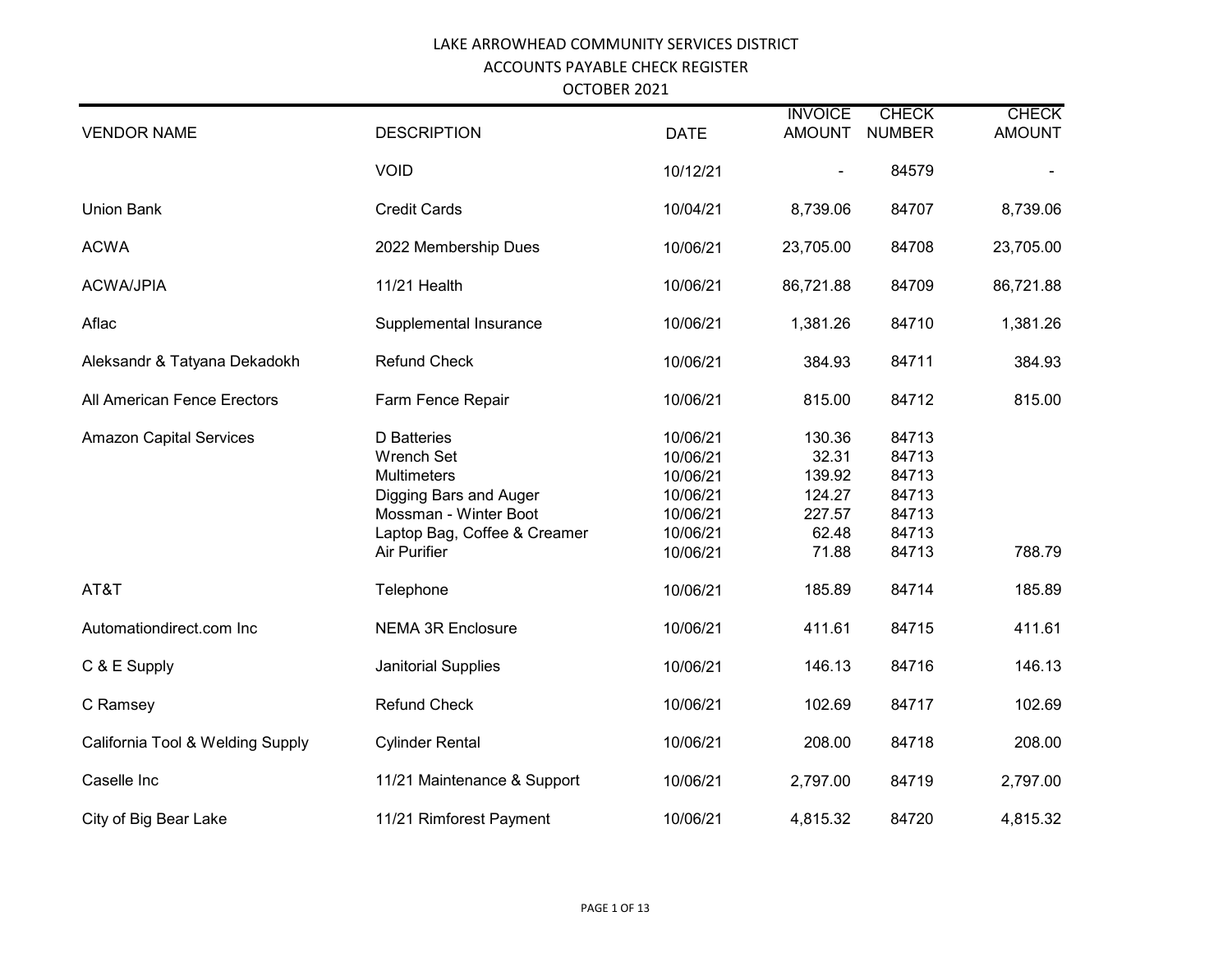OCTOBER 2021

| <b>CLAWA</b>                                    | 09/21 Blue Jay Water                         | 10/06/21             | 221.91               | 84721          |           |
|-------------------------------------------------|----------------------------------------------|----------------------|----------------------|----------------|-----------|
|                                                 | 09/21 Blue Jay Fire Service<br>Connection    | 10/06/21             | 253.64               | 84721          | 475.55    |
| <b>CLAWA</b>                                    | Rimforest 2 - 1675 CCF"<br>DLP 2 - 1558 CCF" | 10/06/21<br>10/06/21 | 5,226.00<br>4,860.96 | 84722<br>84722 | 10,086.96 |
|                                                 | <b>VOID</b>                                  | 10/06/21             | $\blacksquare$       | 84723          |           |
| <b>Computer Options</b>                         | 10/21 Managed IT                             | 10/06/21             | 14,251.76            | 84724          | 14,251.76 |
| <b>Consolidated Electrical Distributors Inc</b> | LS18 Electrical                              | 10/06/21             | 340.22               | 84725          | 340.22    |
| <b>County Recorder</b>                          | Recording Fees - Lien Release                | 10/06/21             | 60.00                | 84726          | 60.00     |
| <b>County Recorder</b>                          | Release Notice of Condition -<br>Woloschuk   | 10/06/21             | 20.00                | 84727          | 20.00     |
| <b>County Recorder</b>                          | Release Notice of Condition - Henley         | 10/06/21             | 20.00                | 84728          | 20.00     |
| <b>CWEA Renewal</b>                             | Mossman - Membership Renewal                 | 10/06/21             | 192.00               | 84729          | 192.00    |
| <b>Cyber Marketing Network Inc</b>              | Noyes - Work Boots<br>Segura - Work Boots    | 10/06/21<br>10/06/21 | 141.95<br>178.58     | 84730<br>84730 | 320.53    |
| Dataprose LLC                                   | 09/21 Bill Postage                           | 10/06/21             | 3,023.55             | 84731          | 3,023.55  |
| David & Kathleen Brant                          | <b>Refund Check</b>                          | 10/06/21             | 109.67               | 84732          | 109.67    |
| De Lage Landen Financial Services Inc           | <b>Engineering Copier</b>                    | 10/06/21             | 509.40               | 84733          | 509.40    |
| <b>DIRECTV</b>                                  | 09/21 Grass Valley Television                | 10/06/21             | 74.99                | 84734          | 74.99     |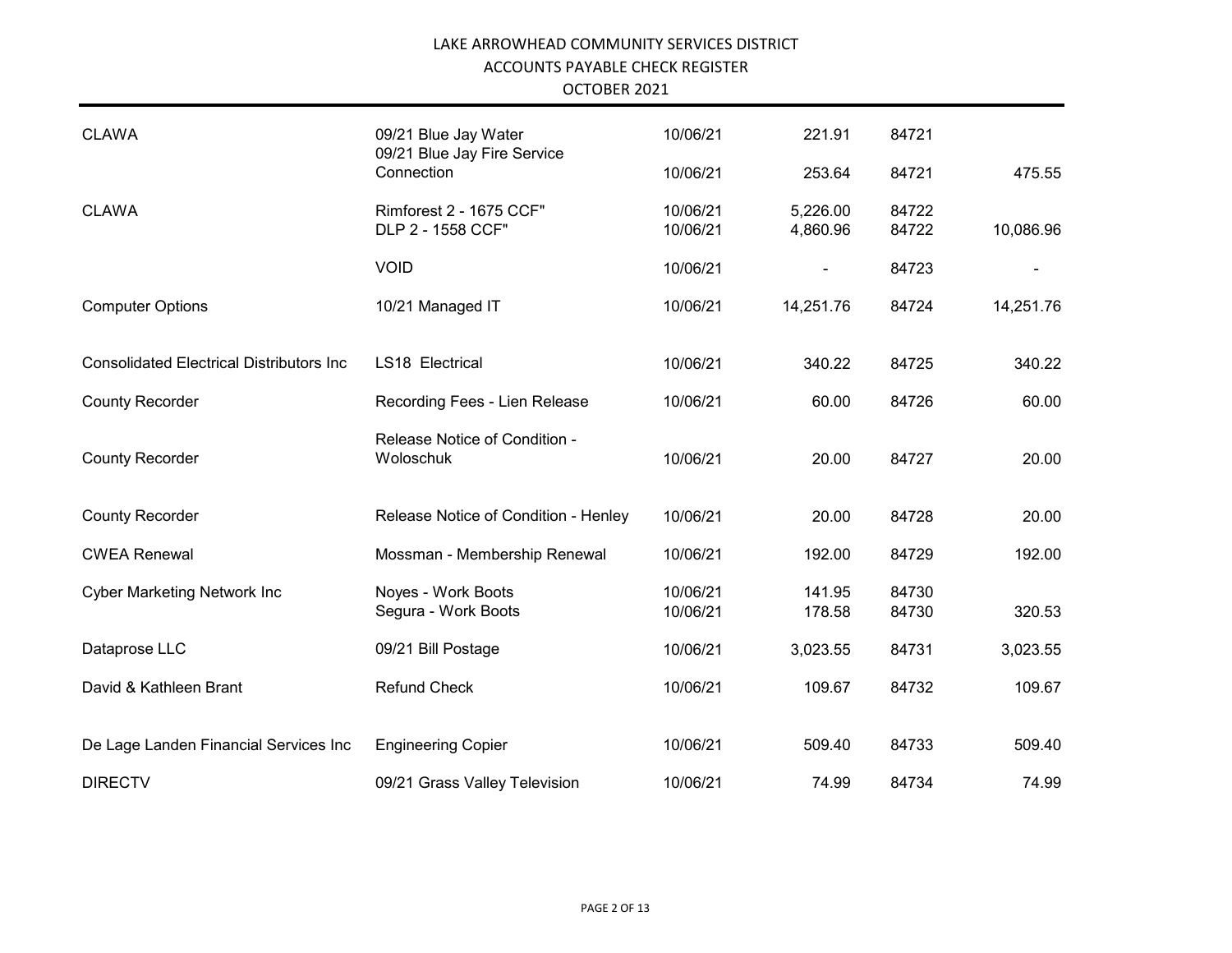| OCTOBER 2021 |  |
|--------------|--|
|              |  |

| Don's Auto Supply 2 Inc                | <b>Bungee Cords</b>                 | 10/06/21 | 4.97      | 84735 |           |
|----------------------------------------|-------------------------------------|----------|-----------|-------|-----------|
|                                        | <b>Small Tools</b>                  | 10/06/21 | 9.57      | 84735 |           |
|                                        | Inverter                            | 10/06/21 | 53.71     | 84735 |           |
|                                        | <b>Hydrolic Hose</b>                | 10/06/21 | 68.27     | 84735 |           |
|                                        | <b>Flat Rack</b>                    | 10/06/21 | 21.53     | 84735 |           |
|                                        | Air Filter & Oil                    | 10/06/21 | 21.16     | 84735 |           |
|                                        | Pipe Fittings                       | 10/06/21 | 41.44     | 84735 |           |
|                                        | <b>WCTP Godwin</b>                  | 10/06/21 | 6.28      | 84735 |           |
|                                        | Ratchet, Bungee Cords               | 10/06/21 | 21.45     | 84735 |           |
|                                        | Supplies                            | 10/06/21 | 24.16     | 84735 | 272.54    |
| <b>Fisher Scientific</b>               | <b>Filter Papers</b>                | 10/06/21 | 170.01    | 84736 |           |
|                                        | Laurel Tryptose, Tube Culters       | 10/06/21 | 961.99    | 84736 |           |
|                                        | Azide Dextrose Broth                | 10/06/21 | 111.07    | 84736 | 1,243.07  |
| <b>Frontier Communications</b>         | Telephone                           | 10/06/21 | 2,057.80  | 84737 | 2,057.80  |
| Grainger                               | <b>Electronic Doors</b>             | 10/06/21 | 60.34     | 84738 |           |
|                                        | GasTech Oxygen Sensor               | 10/06/21 | 208.72    | 84738 |           |
|                                        | <b>LS18</b>                         | 10/06/21 | 58.90     | 84738 |           |
|                                        | Wrench                              | 10/06/21 | 17.58     | 84738 |           |
|                                        | <b>Emerald Bay Exhaust Parts</b>    | 10/06/21 | 256.25    | 84738 | 601.79    |
|                                        |                                     |          |           |       |           |
| Graybar Electric Company Inc           | Wabash Generator Hookups Electrical | 10/06/21 | 841.73    | 84739 | 841.73    |
| Hach Company                           | <b>Turbidimeter Bulbs</b>           | 10/06/21 | 1,046.80  | 84740 |           |
|                                        | PCT Reagents BOD EZ GGA             | 10/06/21 | 1,079.17  | 84740 |           |
|                                        | Amtax Cartriges, Warranty Visits    | 10/06/21 | 21,867.07 | 84740 | 23,993.04 |
| HealthEquity Inc                       | 10/21 HSA                           | 10/06/21 | 3,812.47  | 84741 | 3,812.47  |
| Infrastructure Engineering Corporation | Spyglass Pre-Stressed Concrete Tank | 10/06/21 | 9,561.22  | 84742 | 9,561.22  |
| Inland Water Works Supply Co           | Curbstops                           | 10/06/21 | 1,564.85  | 84743 | 1,564.85  |
| James & Julie Hilman                   | <b>Refund Check</b>                 | 10/06/21 | 118.99    | 84744 | 118.99    |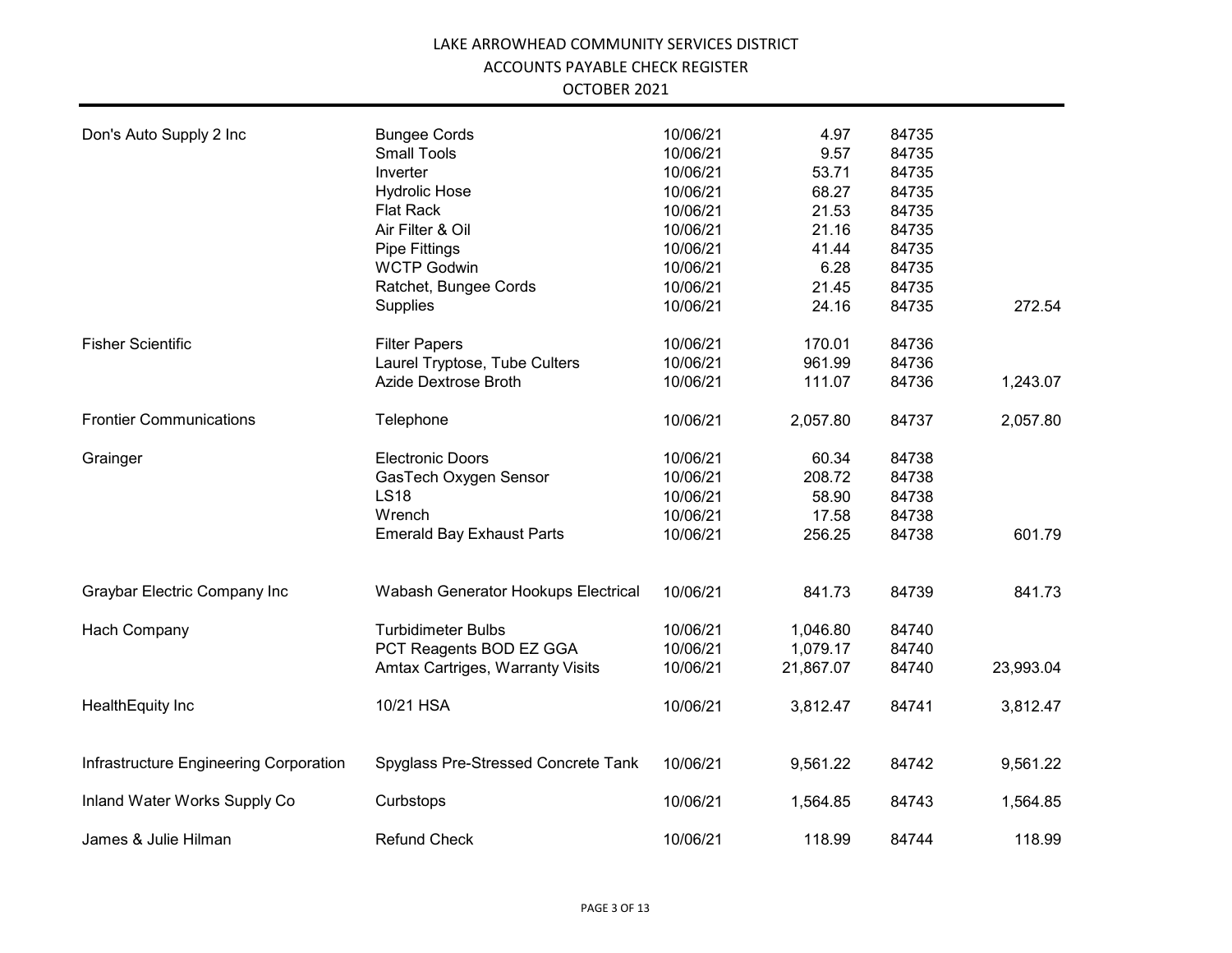| Joe & JoAnn Schricker                      | <b>Refund Check</b>                                 | 10/06/21             | 35.54                | 84745          | 35.54     |
|--------------------------------------------|-----------------------------------------------------|----------------------|----------------------|----------------|-----------|
| Jordan & Reinette Caros                    | <b>Refund Check</b>                                 | 10/06/21             | 33.15                | 84746          | 33.15     |
| Kane Kennedy                               | Reimbursement - CWEA Test & Water<br>Programs Test  | 10/06/21             | 374.53               | 84747          | 374.53    |
| <b>KYLE Groundwater Inc</b>                | <b>Blue Jay Well</b>                                | 10/06/21             | 20,901.85            | 84748          | 20,901.85 |
| Life Insurance Company of North<br>America | 11/21 Life                                          | 10/06/21             | 4,363.16             | 84749          | 4,363.16  |
| Maria Ninfra & Osvaldo Rodarte             | <b>Refund Check</b>                                 | 10/06/21             | 60.91                | 84750          | 60.91     |
| <b>Robert Martinez</b>                     | Reimbursement - CWEA Gr 4 Elect<br><b>Test</b>      | 10/06/21             | 225.00               | 84751          | 225.00    |
| McMaster-Carr                              | <b>Small Tools</b><br><b>Grommets and Tie-Downs</b> | 10/06/21<br>10/06/21 | 84.93<br>71.70       | 84752<br>84752 | 156.63    |
| <b>Mountain Courier Service</b>            | 10/21 Mail Courier                                  | 10/06/21             | 225.00               | 84753          | 225.00    |
| Mountain Disposal                          | 09/21 Trash                                         | 10/06/21             | 1,231.38             | 84754          | 1,231.38  |
| <b>Mountain News</b>                       | Smoke Test Ad<br><b>Board Meeting Ad</b>            | 10/06/21<br>10/06/21 | 1,740.00<br>2,130.00 | 84755<br>84755 | 3,870.00  |
| National Safety Compliance Inc             | DOT Program                                         | 10/06/21             | 538.04               | 84756          | 538.04    |
| Neu Art Studio Inc                         | <b>Grass Valley Lab Wall Prints</b>                 | 10/06/21             | 798.43               | 84757          | 798.43    |
| <b>Nursery Products LLC</b>                | CPI Adjustment for Sludge Disposal                  | 10/06/21             | 541.19               | 84758          | 541.19    |
| Office Depot Inc                           | <b>Office Supplies</b>                              | 10/06/21             | 232.51               | 84759          | 232.51    |
| Pollardwater                               | <b>Hypochlorite Tablets</b>                         | 10/06/21             | 529.28               | 84760          | 529.28    |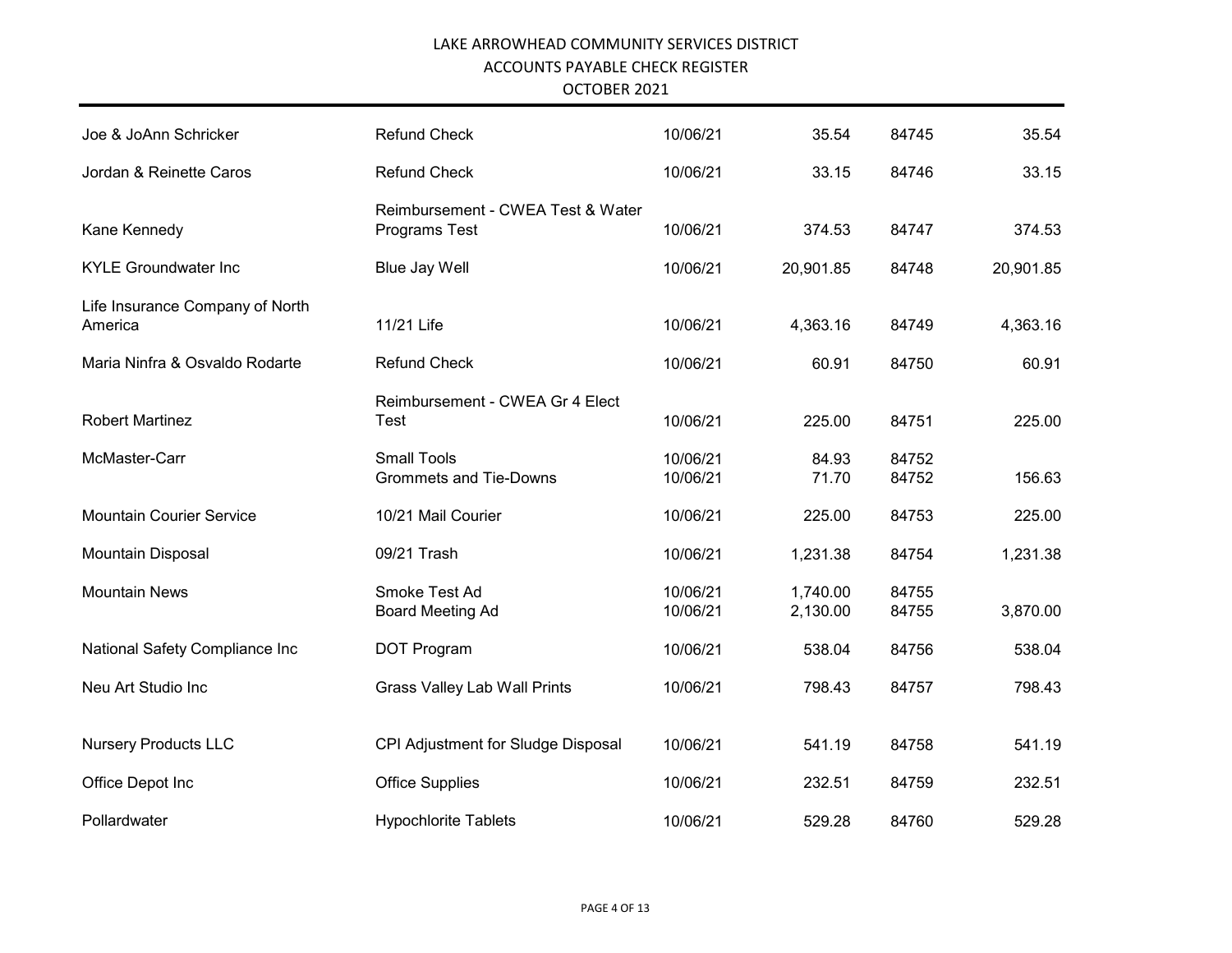| <b>Prudential Overall Supply</b>       | <b>Uniforms</b>              | 10/06/21 | 1,380.02   | 84761 | 1,380.02   |
|----------------------------------------|------------------------------|----------|------------|-------|------------|
| Ready Refresh by Nestle                | 09/21 Distilled Water        | 10/06/21 | 295.73     | 84762 | 295.73     |
| Reserve Account                        | Pre Paid Postage             | 10/06/21 | 900.00     | 84763 | 900.00     |
| <b>Rim Forest Lumber And Hardware</b>  | Fasteners LS18               | 10/06/21 | 75.25      | 84764 |            |
|                                        | <b>String Trimmer Parts</b>  | 10/06/21 | 23.69      | 84764 |            |
|                                        | Cedar Ridge                  | 10/06/21 | 3.76       | 84764 |            |
|                                        | <b>LS18</b>                  | 10/06/21 | 17.23      | 84764 |            |
|                                        | Wabash                       | 10/06/21 | 18.31      | 84764 |            |
|                                        | <b>Cutting Blade</b>         | 10/06/21 | 32.22      | 84764 |            |
|                                        | WD40, Nitrile Gloves, Magnet | 10/06/21 | 36.58      | 84764 |            |
|                                        | Pipe Fittings                | 10/06/21 | 122.38     | 84764 |            |
|                                        | Garden Hose                  | 10/06/21 | 32.31      | 84764 |            |
|                                        | Wood Chisel & Saw Blades     | 10/06/21 | 19.05      | 84764 |            |
|                                        | <b>Drill Bits</b>            | 10/06/21 | 52.66      | 84764 |            |
|                                        | <b>Small Hand Tools</b>      | 10/06/21 | 110.28     | 84764 | 543.72     |
|                                        |                              |          |            |       |            |
| <b>Ronald Cox</b>                      | <b>Refund Check</b>          | 10/06/21 | 59.84      | 84765 | 59.84      |
| Rotary of Lake Arrowhead               | Monthly Dues & Lunch         | 10/06/21 | 80.00      | 84766 |            |
|                                        | Pledges/Fines                | 10/06/21 | 30.00      | 84766 | 110.00     |
| Satellite Phone Store                  | Satellite Phone              | 10/06/21 | 153.84     | 84767 | 153.84     |
| <b>SBC Fire Protection District</b>    | <b>LS18 CUPA Permit</b>      | 10/06/21 | 455.00     | 84768 | 455.00     |
| <b>Snyder's Tire Works</b>             | Unit 67                      | 10/06/21 | 55.00      | 84769 | 55.00      |
| So Cal Gas                             | Gas                          | 10/06/21 | 772.62     | 84770 | 772.62     |
| Southern California Edison             | Electric                     | 10/06/21 | 145,715.09 | 84771 | 145,715.09 |
| Southern California Edison             | Electric                     | 10/06/21 | 11.01      | 84772 | 11.01      |
|                                        |                              |          |            |       |            |
| <b>Statewide Towing &amp; Recovery</b> | Towing For Unit 20950        | 10/06/21 | 625.00     | 84773 | 625.00     |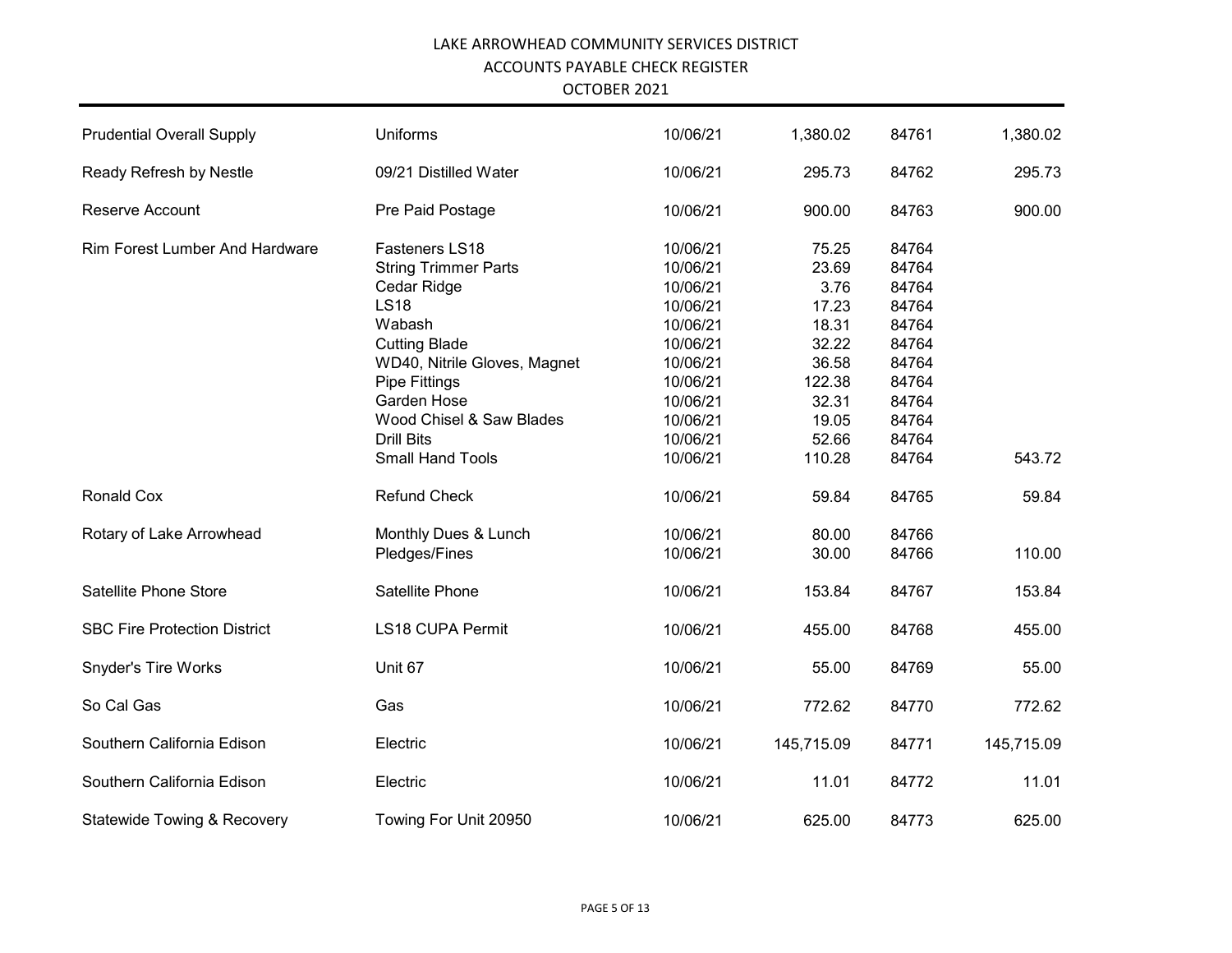OCTOBER 2021

| Step Saver CA LLC                     | Salt                                                                            | 10/06/21 | 2,432.15  | 84774        | 2,432.15  |
|---------------------------------------|---------------------------------------------------------------------------------|----------|-----------|--------------|-----------|
| <b>TPX Communications</b>             | Telephone                                                                       | 10/06/21 | 7,917.28  | 84775        | 7,917.28  |
| <b>Trinity Construction</b>           | Retention                                                                       | 10/06/21 | 25,284.25 | 84776        | 25,284.25 |
| <b>Univar Solutions USA Inc</b>       | <b>Bleach for Groundwater</b>                                                   | 10/06/21 | 1,416.58  | 84777        | 1,416.58  |
| <b>Verizon Wireless</b>               | Wireless                                                                        | 10/06/21 | 738.63    | 84778        | 738.63    |
| Vision Service Plan                   | Supplemental Insurance                                                          | 10/06/21 | 624.84    | 84779        | 624.84    |
| <b>Vulcan Materials Company</b>       | Hot Patch Asphalt                                                               | 10/06/21 | 164.86    | 84780        |           |
|                                       | 2 Tons of Asphalt, 5 Gallons of Tack                                            | 10/06/21 | 223.32    | 84780        | 388.18    |
| <b>Xylem Dewatering Solutions Inc</b> | <b>Godwin Towable Switch</b>                                                    | 10/06/21 | 65.11     | 84781        | 65.11     |
|                                       | 127 - 1" Meters to Replace the 30 Year<br>Old Fire Protection Meters Around the |          |           |              |           |
| Zenner Performance                    | District. 30 - 3/4" Meters for Inventory                                        | 10/06/21 | 13,961.09 | 84782        | 13,961.09 |
| CNB as QI Brooklyn Phoenix LLC        | <b>Refund Check</b>                                                             | 10/06/21 | 101.30    | 84783        | 101.30    |
| Lynda Fitzpatrick                     | <b>Refund Check</b>                                                             | 10/06/21 | 96.58     | 84784        | 96.58     |
| <b>CalPERS</b>                        | <b>Deferred Compensation</b>                                                    | 10/13/21 | 30,517.68 | <b>DRAFT</b> | 30,517.68 |
| <b>VOYA</b>                           | Employee Retirement Plan                                                        | 10/13/21 | 12,488.20 | <b>DRAFT</b> | 12,488.20 |
| 4D Surface Management Inc             | <b>Refund Check</b>                                                             | 10/21/21 | 1,151.23  | 84785        | 1,151.23  |
| Albert A Webb & Associates            | Design-Bid-CM Assistance                                                        | 10/21/21 | 811.64    | 84786        | 811.64    |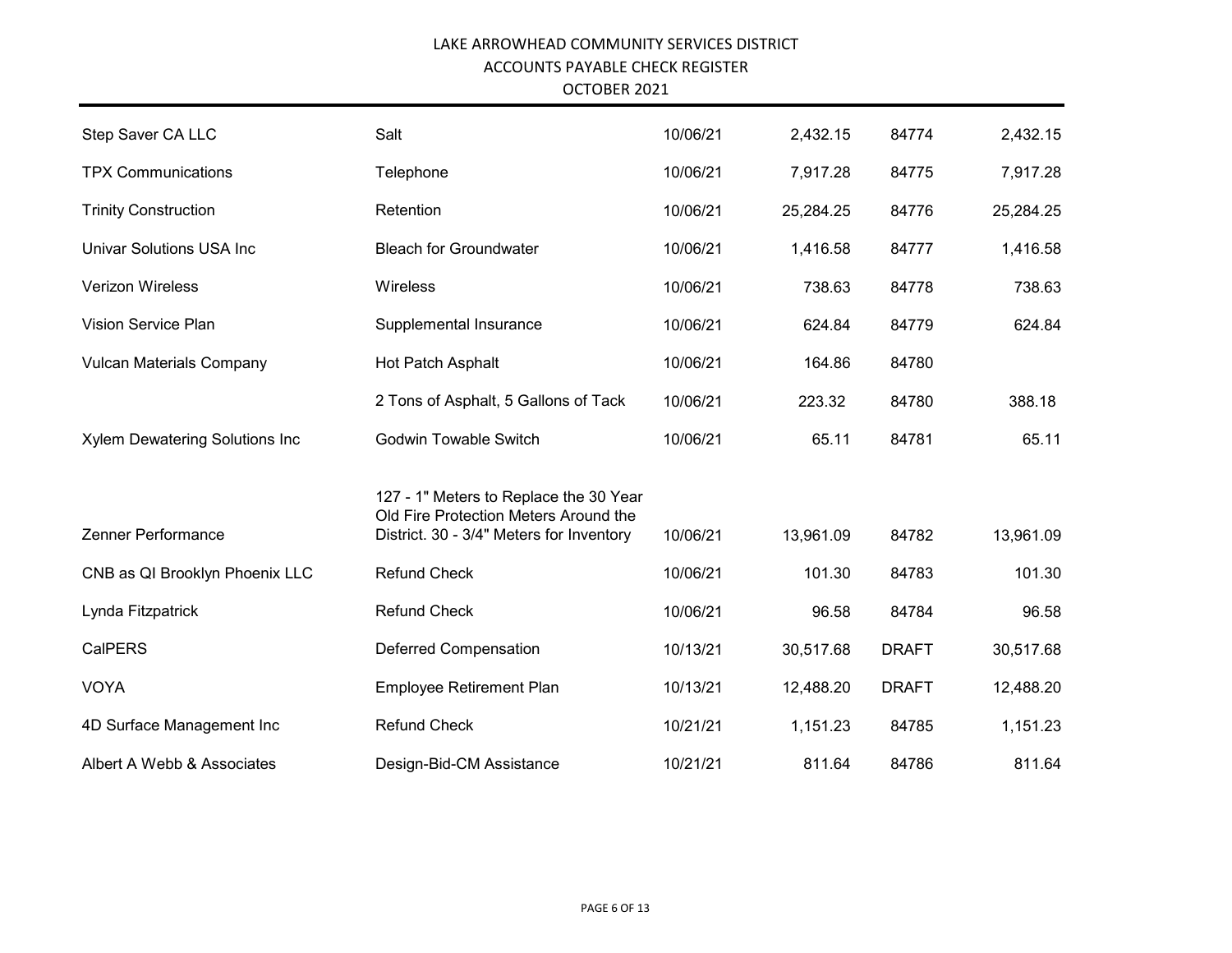| <b>Amazon Capital Services</b>                   | Supplies                        | 10/21/21 | 129.33    | 84787 |           |
|--------------------------------------------------|---------------------------------|----------|-----------|-------|-----------|
|                                                  | Ledger Pens                     | 10/21/21 | 17.22     | 84787 |           |
|                                                  | Adapter                         | 10/21/21 | 8.06      | 84787 |           |
|                                                  | Multimeters                     | 10/21/21 | 32.28     | 84787 |           |
|                                                  | <b>Cleaning Wipes</b>           | 10/21/21 | 45.06     | 84787 |           |
|                                                  | Pens                            | 10/21/21 | 139.34    | 84787 |           |
|                                                  | Phone Case & Screen Protector   | 10/21/21 | 60.44     | 84787 |           |
|                                                  | Calenders                       | 10/21/21 | 79.09     | 84787 |           |
|                                                  | <b>Heavy Duty Work Gloves</b>   | 10/21/21 | 749.48    | 84787 |           |
|                                                  | Saw Blades                      | 10/21/21 | 96.90     | 84787 |           |
|                                                  | Protector Plug                  | 10/21/21 | 10.75     | 84787 |           |
|                                                  | <b>Welding Trailer Tool Box</b> | 10/21/21 | 297.56    | 84787 | 1,665.51  |
| Arya Farinpour Allen                             | <b>Refund Check</b>             | 10/21/21 | 160.51    | 84788 | 160.51    |
| AT&T                                             | Telephone                       | 10/21/21 | 289.58    | 84789 | 289.58    |
| Best Best & Krieger LLP                          | City of Hesperia V. LACSD - #2  | 10/21/21 | 4,566.34  | 84790 |           |
|                                                  | Public Records Act Response     | 10/21/21 | 1,037.40  | 84790 |           |
|                                                  | Solar Project                   | 10/21/21 | 2,146.00  | 84790 |           |
|                                                  | City of Hesperia V. LACSD - #2  | 10/21/21 | 18,414.60 | 84790 | 26,164.34 |
| <b>Canon Financial Services</b>                  | Copier Lease                    | 10/21/21 | 1,586.12  | 84791 | 1,586.12  |
| <b>Cascade Drilling LP</b>                       | <b>Blue Jay Well</b>            | 10/21/21 | 90,193.00 | 84792 |           |
|                                                  | Retention                       | 10/21/21 | 6,127.50  | 84792 | 96,320.50 |
| <b>Cedar Glen Trading Post</b>                   | Hardware                        | 10/21/21 | 224.62    | 84793 | 224.62    |
| <b>Charter Communications</b>                    | Internet                        | 10/21/21 | 354.98    | 84794 | 354.98    |
| Chris Fix                                        | <b>Refund Check</b>             | 10/21/21 | 36.76     | 84795 | 36.76     |
| <b>Computer Options</b>                          | Workstation, Software & Printer | 10/21/21 | 2,562.82  | 84796 | 2,562.82  |
| <b>Consolidated Electrical Distributors Inc.</b> | <b>LS7 Breaker</b>              | 10/21/21 | 1,185.25  | 84797 | 1,185.25  |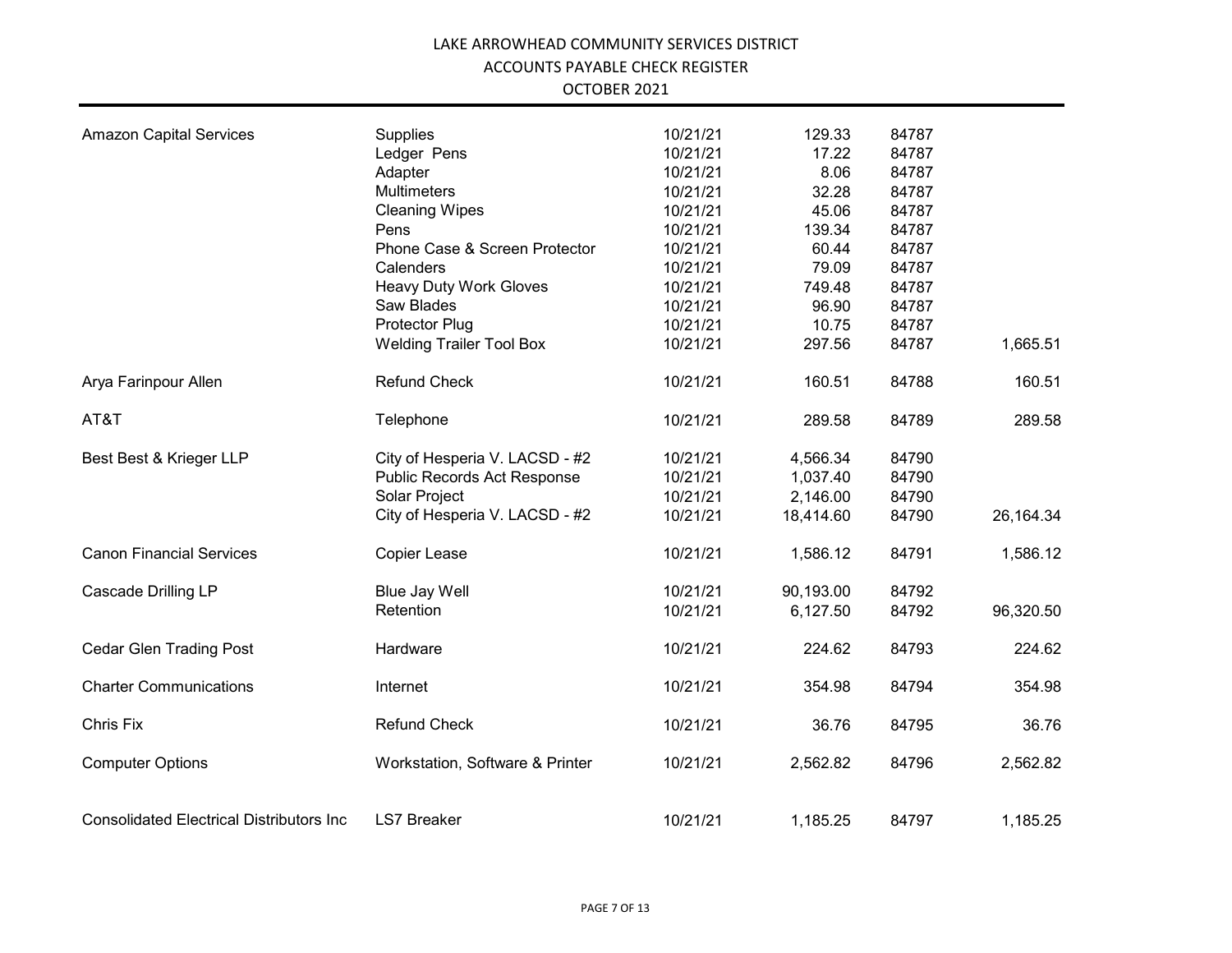| County of San Bernardino                | Solid Waste                                                                                                           | 10/21/21                                                             | 290.72                                              | 84798                                              | 290.72    |
|-----------------------------------------|-----------------------------------------------------------------------------------------------------------------------|----------------------------------------------------------------------|-----------------------------------------------------|----------------------------------------------------|-----------|
| <b>Cyber Marketing Network Inc</b>      | <b>Stickley - Winter Boots</b><br>Hill - Work Boots                                                                   | 10/21/21<br>10/21/21                                                 | 164.85<br>178.58                                    | 84799<br>84799                                     | 343.43    |
| Department of Industrial Relations      | <b>Elevator Annual Conveyance</b>                                                                                     | 10/21/21                                                             | 225.00                                              | 84800                                              | 225.00    |
| <b>DIRECTV</b>                          | 10/21 Television                                                                                                      | 10/21/21                                                             | 224.97                                              | 84801                                              | 224.97    |
| Don's Auto Supply 2 Inc                 | Welding Trailer & Whisper Watt<br><b>Generator Maintenance</b><br><b>Pliers</b>                                       | 10/21/21<br>10/21/21                                                 | 135.75<br>20.82                                     | 84802<br>84802                                     | 156.57    |
| Eco Services Operations LLC             | <b>Aluminum Sulfate</b>                                                                                               | 10/21/21                                                             | 4,629.24                                            | 84803                                              | 4,629.24  |
| <b>Frontier Communications</b>          | Telephone                                                                                                             | 10/21/21                                                             | 2,449.60                                            | 84804                                              | 2,449.60  |
| Grainger                                | LS <sub>3</sub><br>Sealant<br><b>Pliers</b><br>Phone Case & Screen Protector<br>Spyglass<br>Cottage Grove Sample Site | 10/21/21<br>10/21/21<br>10/21/21<br>10/21/21<br>10/21/21<br>10/21/21 | 239.25<br>66.21<br>82.01<br>37.05<br>36.52<br>35.91 | 84805<br>84805<br>84805<br>84805<br>84805<br>84805 | 496.95    |
| Graybar Electric Company Inc            | Unit 88<br>1000W Inverter Unit 93                                                                                     | 10/21/21<br>10/21/21                                                 | 590.00<br>290.29                                    | 84806<br>84806                                     | 880.29    |
| H & H Elevator Service                  | <b>Elevator Service</b>                                                                                               | 10/21/21                                                             | 203.96                                              | 84807                                              | 203.96    |
| Hach Company                            | Amtax Ammonia Analyzer<br><b>DPD Colorimeter</b><br><b>PCT Reagents</b>                                               | 10/21/21<br>10/21/21<br>10/21/21                                     | 17,243.09<br>279.31<br>114.10                       | 84808<br>84808<br>84808                            | 17,636.50 |
| Harrington Geotechnical Engineering Inc | <b>Geotechnical Support</b>                                                                                           | 10/21/21                                                             | 306.00                                              | 84809                                              | 306.00    |
| Health Equity Inc                       | 10/21 HSA Maintenance                                                                                                 | 10/21/21                                                             | 41.30                                               | 84810                                              | 41.30     |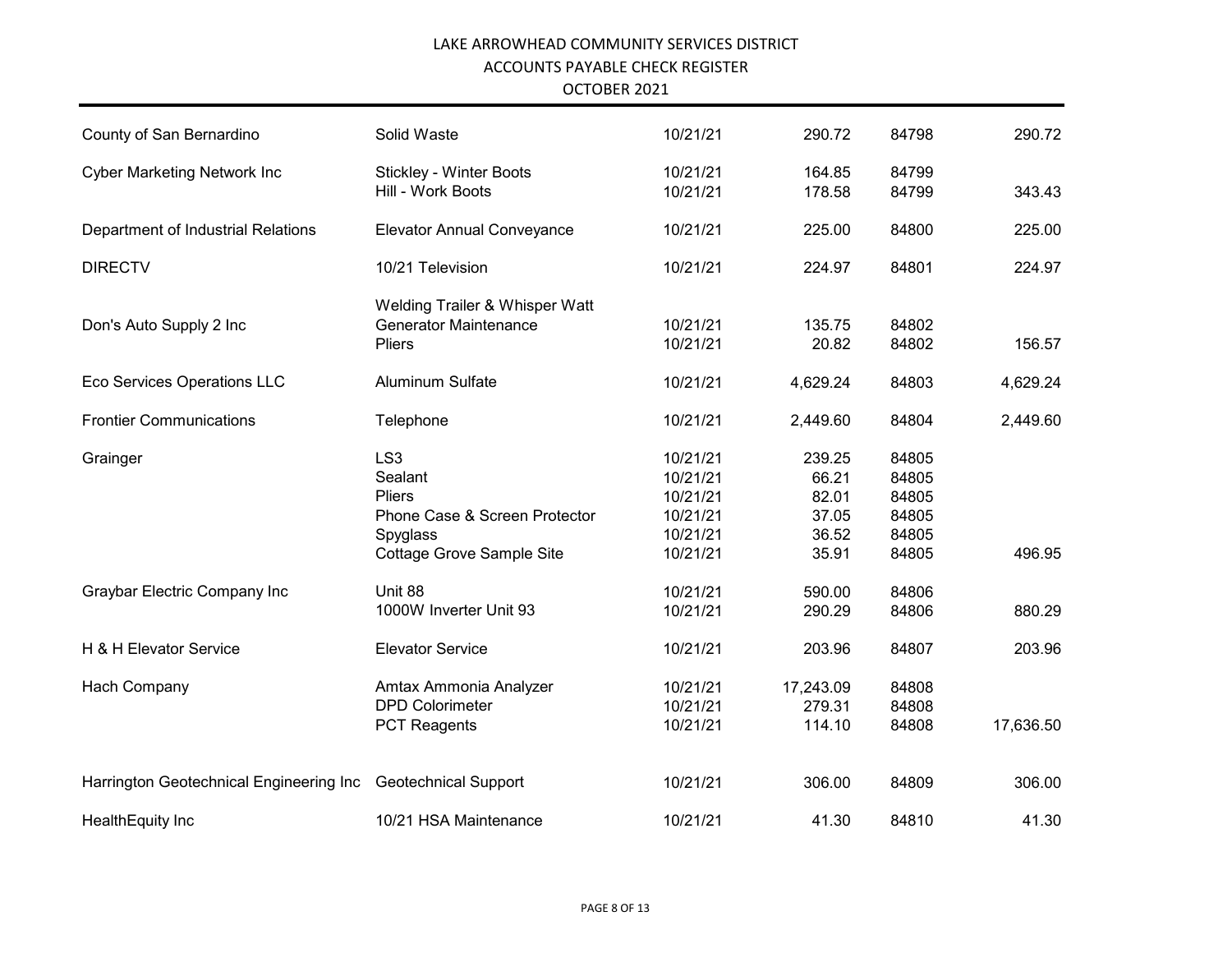| Jaime Hernandez                        | <b>Reimbursement - Contact Training</b><br>Hours | 10/21/21 | 190.00   | 84811 | 190.00   |
|----------------------------------------|--------------------------------------------------|----------|----------|-------|----------|
| Zack Holmes                            | Reimbursement - Gr 3 Exam & Cert                 | 10/21/21 | 220.00   | 84812 | 220.00   |
|                                        | Design, Bid & Construction                       |          |          |       |          |
| Infrastructure Engineering Corporation | <b>Management Assistance</b>                     | 10/21/21 | 5,362.53 | 84813 | 5,362.53 |
| Inland Water Works Supply Co           | 2 - 1.5 Curbstops                                | 10/21/21 | 460.20   | 84814 |          |
|                                        | 24 - Brass Nipples                               | 10/21/21 | 186.84   | 84814 |          |
|                                        | 30 - Meter Boxes                                 | 10/21/21 | 1,300.43 | 84814 |          |
|                                        | 19ft. 4" Steel Pipe                              | 10/21/21 | 413.54   | 84814 |          |
|                                        | 41ft 4" Steel Pipe                               | 10/21/21 | 1,219.04 | 84814 |          |
|                                        | 1 - Repair Clamp                                 | 10/21/21 | 278.40   | 84814 |          |
|                                        | Repair Clamp, AC Saddles                         | 10/21/21 | 355.11   | 84814 |          |
|                                        | 3 - 1" Corps                                     | 10/21/21 | 455.65   | 84814 |          |
|                                        | 3 - 1" Corps                                     | 10/21/21 | 455.65   | 84814 |          |
|                                        | 30 - 3/4 x 2.5 Meter Couplings                   | 10/21/21 | 410.53   | 84814 |          |
|                                        | Snap Clamp                                       | 10/21/21 | 69.93    | 84814 | 5,605.32 |
| McMaster-Carr                          | LS18 Weld Flanges                                | 10/21/21 | 334.54   | 84815 |          |
|                                        | LS <sub>3</sub>                                  | 10/21/21 | 215.56   | 84815 |          |
|                                        | Key Tags & Rack                                  | 10/21/21 | 71.63    | 84815 |          |
|                                        | Air Release Valve                                | 10/21/21 | 81.80    | 84815 |          |
|                                        | O-Ring                                           | 10/21/21 | 19.11    | 84815 | 722.64   |
| <b>Michael Mcwherter</b>               | <b>Refund Check</b>                              | 10/21/21 | 6.41     | 84816 | 6.41     |
| <b>Mindy Ball</b>                      | <b>Refund Check</b>                              | 10/21/21 | 104.08   | 84817 | 104.08   |
| Mobile Modular Portable Storage        | Storage                                          | 10/21/21 | 1,432.25 | 84818 | 1,432.25 |
| Multi W Systems Inc                    | <b>Bernina Boosters Mechanical Seals</b>         | 10/21/21 | 1,080.65 | 84819 | 1,080.65 |
| <b>National Notary Association</b>     | Field - Membership                               | 10/21/21 | 69.00    | 84820 | 69.00    |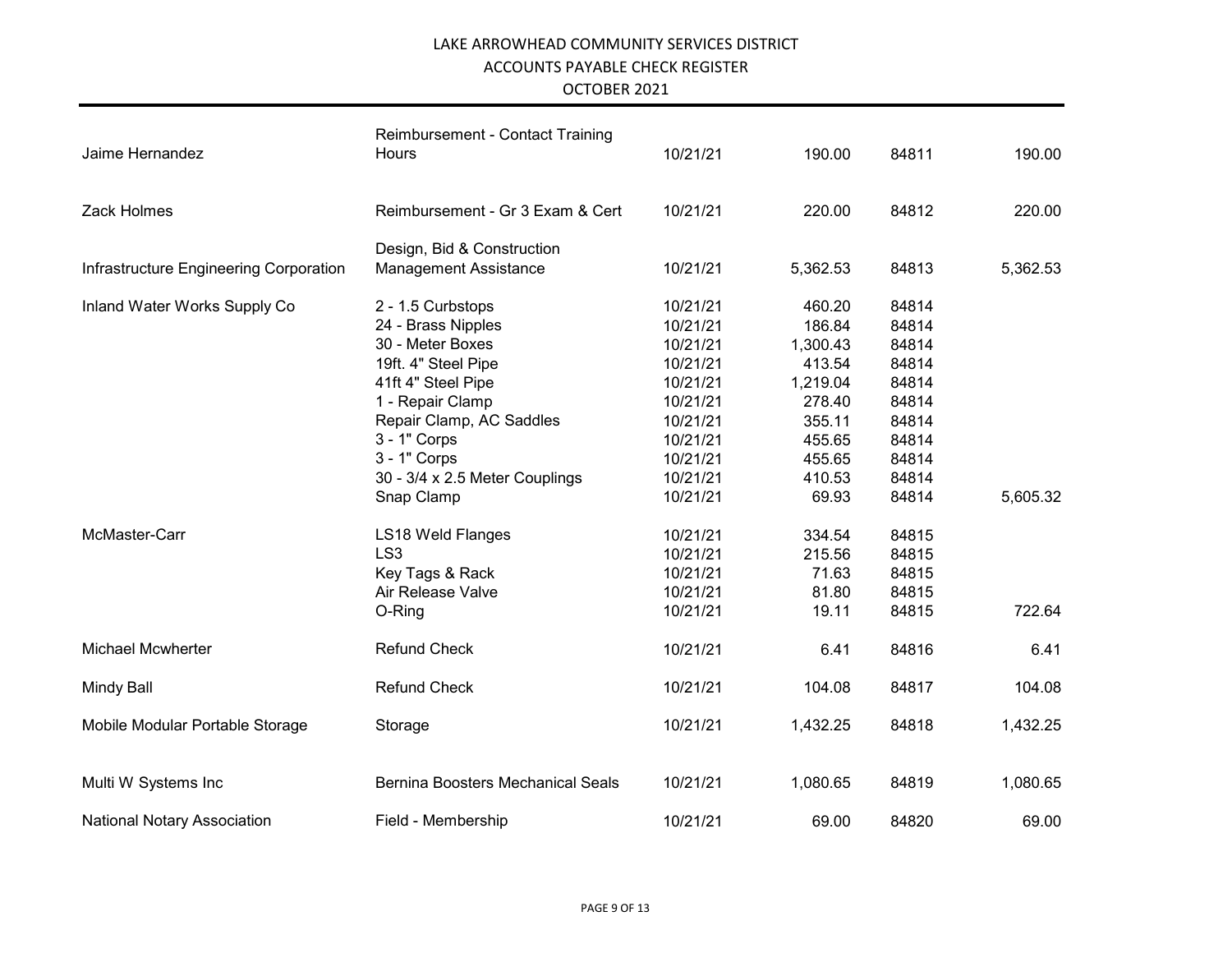| Northern Safety Company                 | <b>Winter Jackets</b>                                            | 10/21/21             | 357.73           | 84821          | 357.73   |
|-----------------------------------------|------------------------------------------------------------------|----------------------|------------------|----------------|----------|
| <b>Nursery Products LLC</b>             | 09/21 Sludge Disposal                                            | 10/21/21             | 5,752.44         | 84822          | 5,752.44 |
| Office Depot Inc                        | <b>Office Supplies</b>                                           | 10/21/21             | 59.64            | 84823          | 59.64    |
| Os/Com Systems                          | Repeater Rental Oct, Nov, Dec 2021                               | 10/21/21             | 705.00           | 84824          | 705.00   |
| Paper Recycling & Shredding Specialists | <b>Document Shredding</b>                                        | 10/21/21             | 145.00           | 84825          | 145.00   |
| Ponton Industries                       | All Weather Auto Sampler                                         | 10/21/21             | 6,687.75         | 84826          | 6,687.75 |
| Premier Access Insurance Company        | Dental                                                           | 10/21/21             | 5,378.20         | 84827          | 5,378.20 |
| Pres Tech Equipment Company             | 2 - New Vacuum Filters, 1 - Computer<br>Sensor                   | 10/21/21             | 1,314.56         | 84828          | 1,314.56 |
| <b>Richard Pretzinger</b>               | <b>Reimbursement - Work Boots</b>                                | 10/21/21             | 150.00           | 84829          | 150.00   |
| <b>Prudential Overall Supply</b>        | Uniforms - Maintenance                                           | 10/21/21             | 1,002.37         | 84830          | 1,002.37 |
| Quinn Company                           | <b>CAT Generator Repair</b>                                      | 10/21/21             | 3,551.78         | 84831          | 3,551.78 |
| <b>RAMCO</b>                            | Asphalt/Concrete Debris, Class 2 Base<br>Asphalt/Concrete Debris | 10/21/21<br>10/21/21 | 326.52<br>175.00 | 84832<br>84832 | 501.52   |
| <b>Richard Hutton</b>                   | <b>Refund Check</b>                                              | 10/21/21             | 33.29            | 84833          | 33.29    |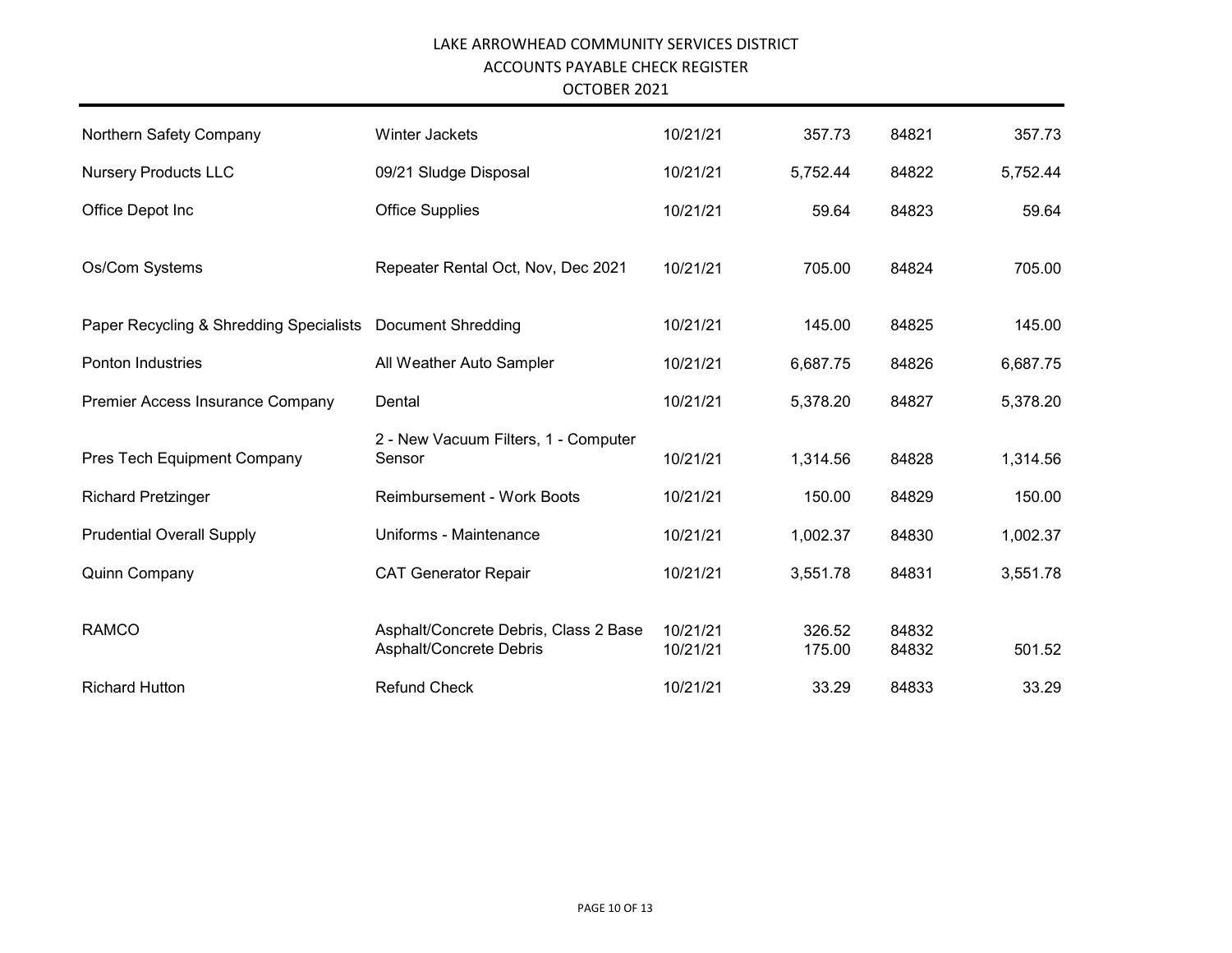| <b>Rim Forest Lumber And Hardware</b> | Station 18                                             | 10/21/21 | 24.08     | 84834 |           |
|---------------------------------------|--------------------------------------------------------|----------|-----------|-------|-----------|
|                                       | <b>Homeowner Pumps</b>                                 | 10/21/21 | 45.72     | 84834 |           |
|                                       | Cable                                                  | 10/21/21 | 1.97      | 84834 |           |
|                                       | LS7                                                    | 10/21/21 | 55.83     | 84834 |           |
|                                       | Fittings                                               | 10/21/21 | 19.23     | 84834 |           |
|                                       | Auto Sampler Pad                                       | 10/21/21 | 130.42    | 84834 |           |
|                                       | Saw, Loppers & Nails                                   | 10/21/21 | 84.02     | 84834 |           |
|                                       | Saws                                                   | 10/21/21 | 60.29     | 84834 |           |
|                                       | Spyglass Temp Tank                                     | 10/21/21 | 159.82    | 84834 |           |
|                                       | Concrete                                               | 10/21/21 | 94.60     | 84834 |           |
|                                       | 1" x 3" x 4ft Forming Stakes                           | 10/21/21 | 107.21    | 84834 |           |
|                                       | Auto Sampler Pad, New Toilet Seat,                     |          |           |       |           |
|                                       | Wheelbarrow                                            | 10/21/21 | 216.49    | 84834 | 999.68    |
| Robert D Niehaus Inc                  | <b>Update Escalation Factors</b>                       | 10/21/21 | 187.00    | 84835 | 187.00    |
| <b>Safety Compliance Company</b>      | Safety Training - Traffic Control                      | 10/21/21 | 250.00    | 84836 | 250.00    |
| Samba Holdings                        | Driver Program                                         | 10/21/21 | 131.96    | 84837 | 131.96    |
| San Bernardino County                 | Fuel                                                   | 10/21/21 | 7,248.49  | 84838 | 7,248.49  |
| <b>SBC Tax Collector</b>              | <b>Property Taxes</b>                                  | 10/21/21 | 6,994.93  | 84839 | 6,994.93  |
|                                       |                                                        |          |           |       |           |
| <b>SBC Tax Collector</b>              | Possessory Interest Tax Payment -<br>0335-031-07-W-004 | 10/21/21 | 2,896.83  | 84840 | 2,896.83  |
| Sergio Fierro Consultant              | <b>Weather Station Maintenance</b>                     | 10/21/21 | 990.00    | 84841 | 990.00    |
|                                       | <b>Additional Architectural Work</b>                   |          |           |       |           |
| <b>SGH Architects Inc</b>             | (Amendment 1)                                          | 10/21/21 | 48,088.00 | 84842 | 48,088.00 |
| Snyder's Tire Works                   | Unit 99                                                | 10/21/21 | 844.37    | 84843 |           |
|                                       | Unit 72                                                | 10/21/21 | 671.10    | 84843 | 1,515.47  |
| South Coast AQMD                      | <b>Emissions &amp; Annual Fees Generators</b>          | 10/21/21 | 1,165.48  | 84844 | 1,165.48  |
|                                       |                                                        |          |           |       |           |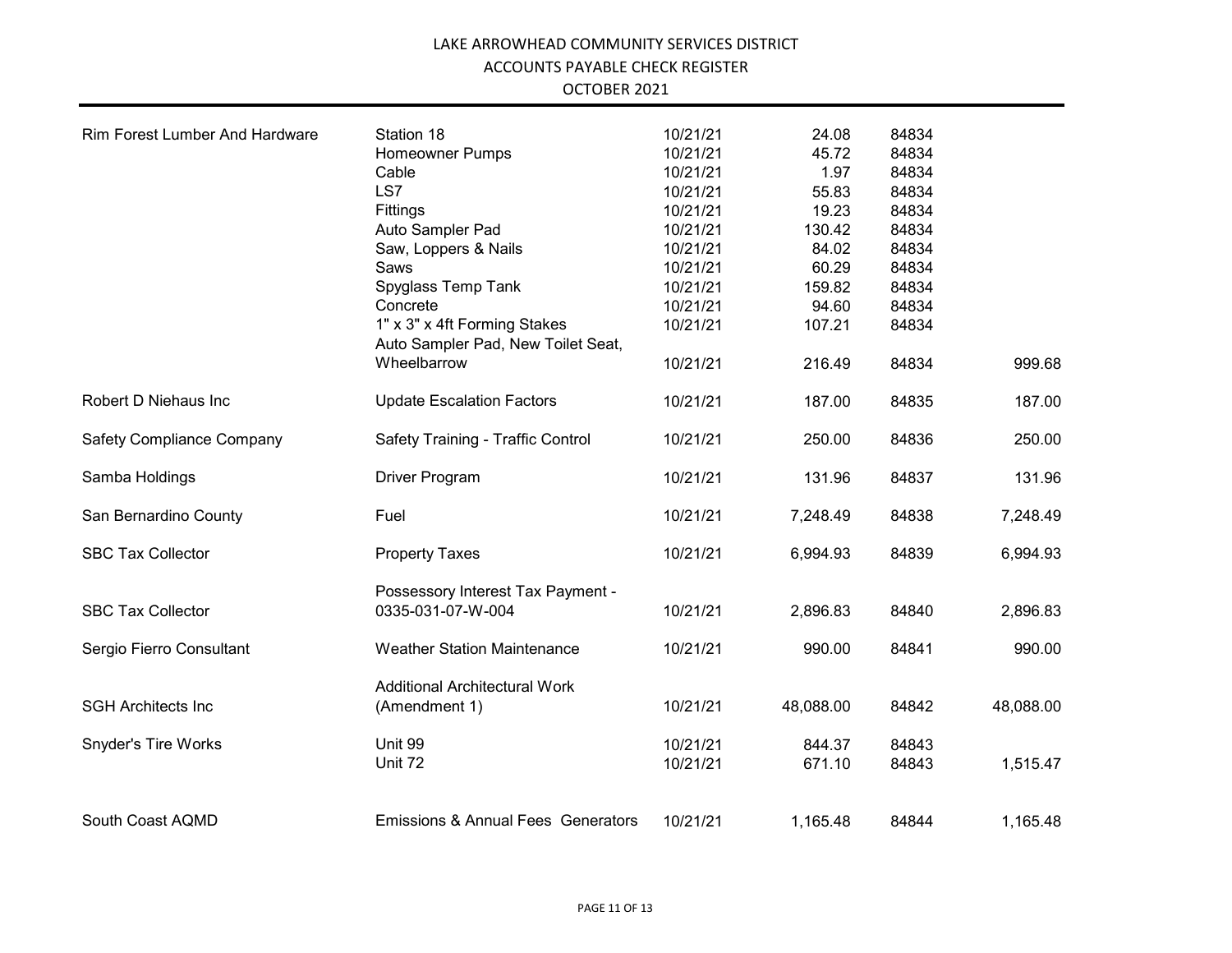| Sparkletts                          | <b>District Water</b>                                         | 10/21/21             | 209.93             | 84845          | 209.93       |
|-------------------------------------|---------------------------------------------------------------|----------------------|--------------------|----------------|--------------|
| <b>Sunpower Corporation Systems</b> | Project 11339 Reimbursement for<br><b>Legal Fees</b>          | 10/21/21             | 11,851.20          | 84846          | 11,851.20    |
| <b>SWRCB</b>                        | Luck - WW3 Certificate Renewal                                | 10/21/21             | 110.00             | 84847          | 110.00       |
| <b>Technique Data Systems</b>       | Annual Maintenance Agreement for<br><b>Payment Scanner</b>    | 10/21/21             | 434.00             | 84848          | 434.00       |
| The Bug Girl                        | Pest Control                                                  | 10/21/21             | 375.00             | 84849          | 375.00       |
| <b>Thomas Childress</b>             | <b>Refund Check</b>                                           | 10/21/21             | 19.31              | 84850          | 19.31        |
| <b>Transwest Truck Center</b>       | <b>Unit 20952</b>                                             | 10/21/21             | 4,574.11           | 84851          | 4,574.11     |
| <b>Trinity Construction</b>         | Retention                                                     | 10/21/21             | 12,764.24          | 84852          | 12,764.24    |
| Underground Service Alert/SC        | LAC01/LACSEWR - 411 New Tickets<br>& Maintenance              | 10/21/21             | 1,366.30           | 84853          | 1,366.30     |
| <b>Univar Solutions USA Inc</b>     | <b>Membrane Filtration Chemicals</b>                          | 10/21/21             | 3,102.26           | 84854          | 3,102.26     |
| <b>USA Blue Book</b>                | 2 - Geophone Kits                                             | 10/21/21             | 903.65             | 84855          |              |
| <b>USA Blue Book</b>                | 2 - Magnetomatic Pipe Locaters, 1 - D<br><b>Handle Shovel</b> | 10/21/21             | 212.06             | 84855          | 1,115.71     |
| <b>Vulcan Materials Company</b>     | 2 Tons Asphalt                                                | 10/21/21             | 164.06             | 84856          | 164.06       |
| Western Water Works Supply Company  | LS18 Hardware                                                 | 10/21/21             | 198.31             | 84857          | 198.31       |
| Xpress Mobile Auto Service          | Unit 42<br>Unit 88                                            | 10/21/21<br>10/21/21 | 4,835.60<br>705.98 | 84858<br>84858 | 5,541.58     |
| <b>CalPERS</b>                      | <b>Deferred Compensation</b>                                  | 10/21/21             | 1,700,000.00       | <b>DRAFT</b>   | 1,700,000.00 |
| <b>CalPERS</b>                      | <b>Deferred Compensation</b>                                  | 10/27/21             | 32,502.66          | <b>DRAFT</b>   | 32,502.66    |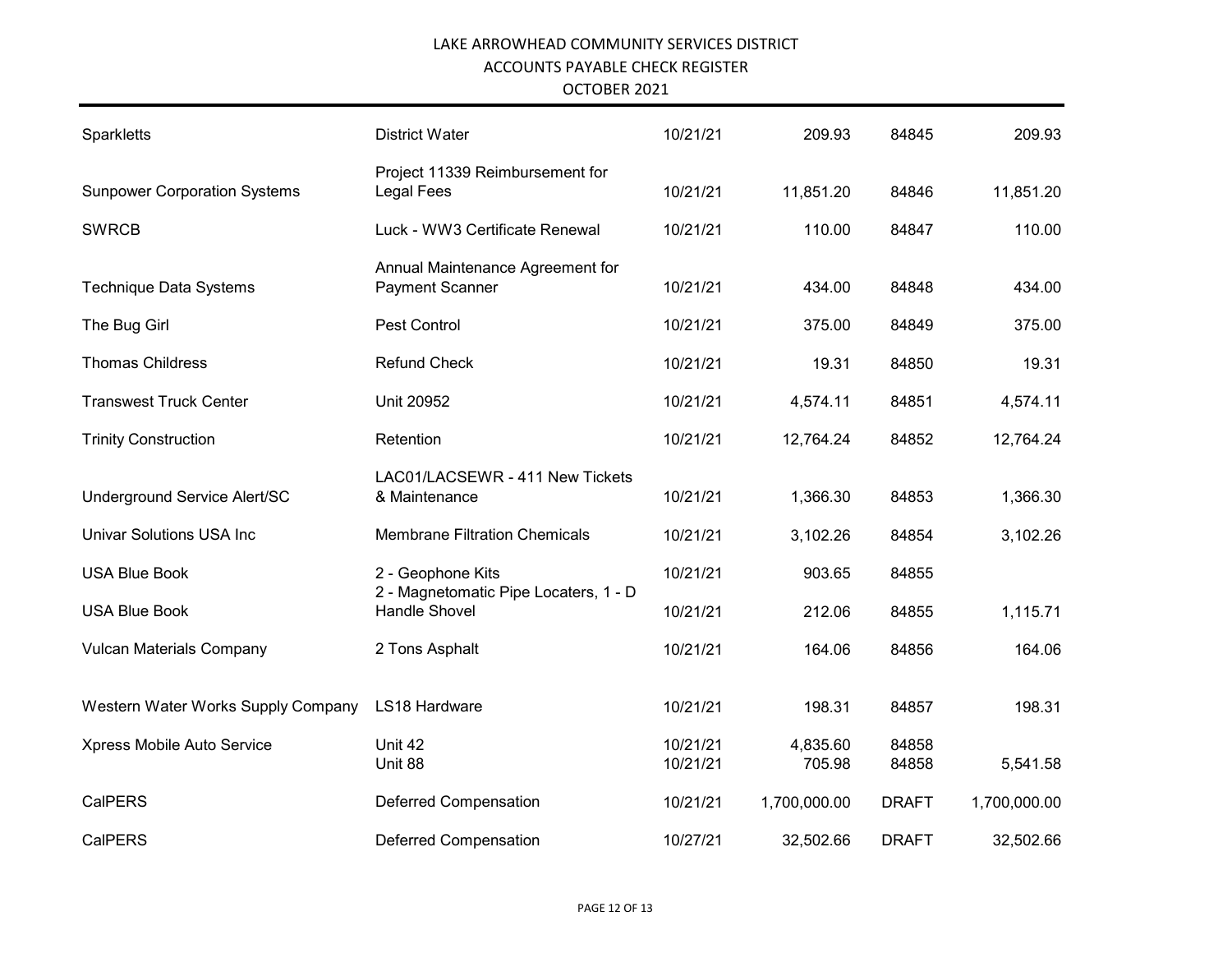| OCTOBER 2021 |  |  |
|--------------|--|--|
|--------------|--|--|

| VOYA | <b>Employee Retirement Plan</b> | 10/27/21 | 12,383.83       | <b>DRAFT</b> | 12,383.83       |
|------|---------------------------------|----------|-----------------|--------------|-----------------|
|      |                                 |          | \$ 2,543,990.92 |              | \$ 2,543,990.92 |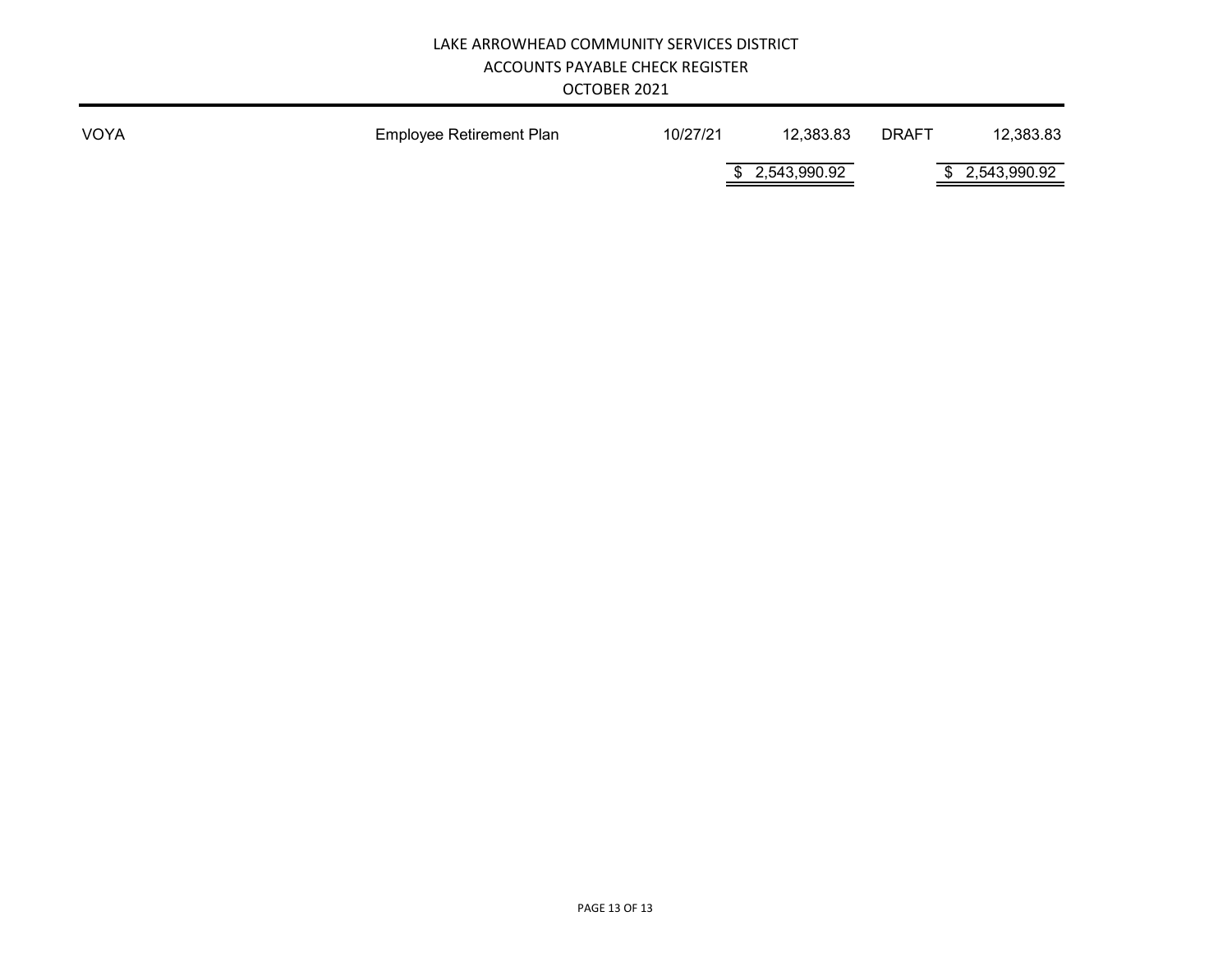|               | <b>LAKE ARROWHEAD COMMUNITY SERVICES DISTRICT</b><br><b>UNION BANK VISA TRANSACTIONS</b><br>10/11/2021 |    |                      |  |
|---------------|--------------------------------------------------------------------------------------------------------|----|----------------------|--|
|               |                                                                                                        |    |                      |  |
|               | <b>DESCRIPTION</b>                                                                                     |    | <b>AMOUNT</b>        |  |
|               | Blackwood Carhart - Uniforms                                                                           |    | 319.96               |  |
|               | Bill's Villager - Overtime Meals                                                                       |    | 96.15                |  |
|               | Rite Aid - Overtime Meals                                                                              |    | 16.00                |  |
|               | ESRI - Subscription                                                                                    |    | 1,029.87             |  |
|               | <b>Total Blackwood</b>                                                                                 |    | \$1,461.98           |  |
|               |                                                                                                        |    |                      |  |
| <b>Brooks</b> | <b>Total Brooks</b>                                                                                    | \$ |                      |  |
|               |                                                                                                        |    |                      |  |
|               | Carricaburu WIN-911 - Tech Support                                                                     |    | 250.00               |  |
|               | <b>CWEA - Employee Development</b>                                                                     |    | 193.85               |  |
|               | National Tank - Spyglass                                                                               |    | 68.17                |  |
|               | Lowes - Repair & Maintenance<br>PJ Power Inc - Unit 27                                                 |    | 227.72               |  |
|               |                                                                                                        |    | 93.00                |  |
|               | Ind Metal Supply - LS3 Guiderails<br><b>Total Carricaburu</b>                                          |    | 754.25<br>\$1,586.99 |  |
|               |                                                                                                        |    |                      |  |
| Cerri         |                                                                                                        |    |                      |  |
|               | <b>Total Cerri</b>                                                                                     | \$ |                      |  |
|               |                                                                                                        |    |                      |  |
| Field         |                                                                                                        |    |                      |  |
|               | <b>Total Field</b>                                                                                     | \$ |                      |  |
|               |                                                                                                        |    |                      |  |
| Lippert       | LCOM - Repair & Maintenance                                                                            |    | 147.72               |  |
|               | Costco - Small Tools                                                                                   |    | 195.74               |  |
|               | <b>Total Lippert</b>                                                                                   | \$ | 343.46               |  |
|               |                                                                                                        |    |                      |  |
| O'Brien       | <b>Total O'Brien</b>                                                                                   | \$ |                      |  |
|               |                                                                                                        |    |                      |  |
| O'Connell     | HomeDepot.com - Repair & Maintenance                                                                   |    | 95.08                |  |
|               | Atyourpaceonline.com - Employee Development                                                            |    | 30.00                |  |
|               | FIL-TREK Corp - Repair & Maintenance                                                                   |    | 84.47                |  |
|               | Costco.com - Supplies                                                                                  |    | 60.32                |  |
|               | Costco.com - Supplies                                                                                  |    | 94.77                |  |
|               | <b>Total O'Connell</b>                                                                                 | \$ | 364.64               |  |
|               |                                                                                                        |    |                      |  |
| O'Kelly       | Costco.com - Supplies                                                                                  |    | 194.38               |  |
|               | The ShopToro Company - Repair & Maintenance                                                            |    | 259.12               |  |
|               | Wastewater Technology - Employee Development                                                           |    | 550.00               |  |
|               | Total - O'Kelly                                                                                        | \$ | 1,003.50             |  |
|               |                                                                                                        |    |                      |  |
| Papp          | <b>Total Papp</b>                                                                                      | \$ |                      |  |
|               |                                                                                                        |    |                      |  |
| Porter        | Diversified Products - Repair & Maintenance                                                            |    | 39.00                |  |
|               | Ind Metal Supply - Repair & Maintenance                                                                |    | 299.44               |  |
|               | <b>Total Porter</b>                                                                                    | \$ | 338.44               |  |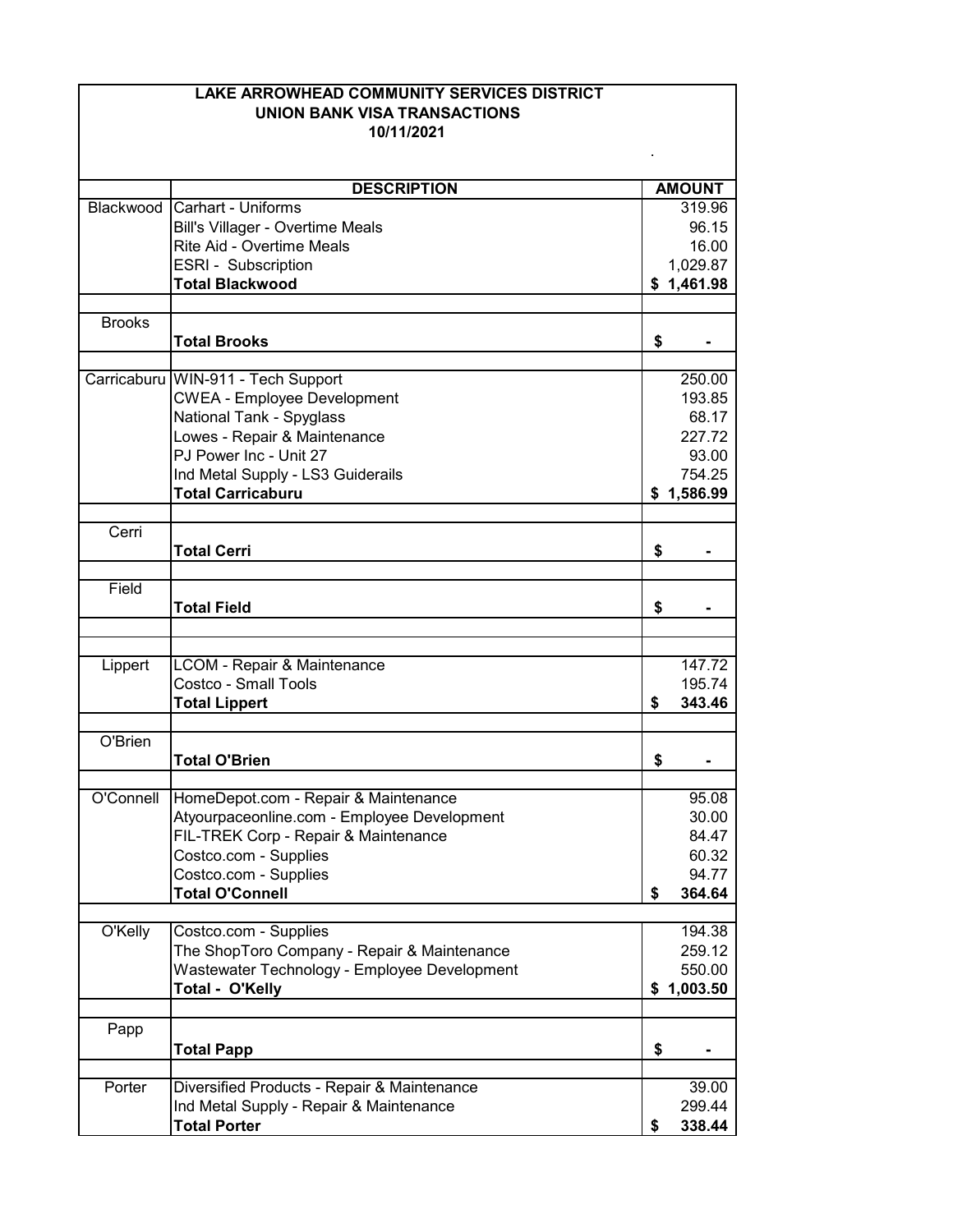| Potter   | <b>Fraud Reimbursement</b>                             | (507.99)    |
|----------|--------------------------------------------------------|-------------|
|          | PIHRA - Dues & Employee Development                    | 249.00      |
|          | VistaPrint.com - Supplies                              | 56.02       |
|          | Carrier Compliance - DOT Compliance Forms & Processing | 600.00      |
|          | SafetyProducts - First Aid Supplies                    | 48.33       |
|          | VistaPrint.com - Supplies                              | 54.95       |
|          | SuppliesOutlet - Toner                                 | 49.22       |
|          | <b>Total Potter</b>                                    | 549.53<br>S |
|          |                                                        |             |
| Schroder | <b>ESRI</b> - Subscription                             | 2,750.00    |
|          | Autodesk - Subscription                                | 749.80      |
|          | <b>CWEA - Employee Development</b>                     | 38.00       |
|          | <b>Total Schroder</b>                                  | \$3,537.80  |
|          | <b>TOTAL AMOUNT DUE</b>                                | \$9,186.34  |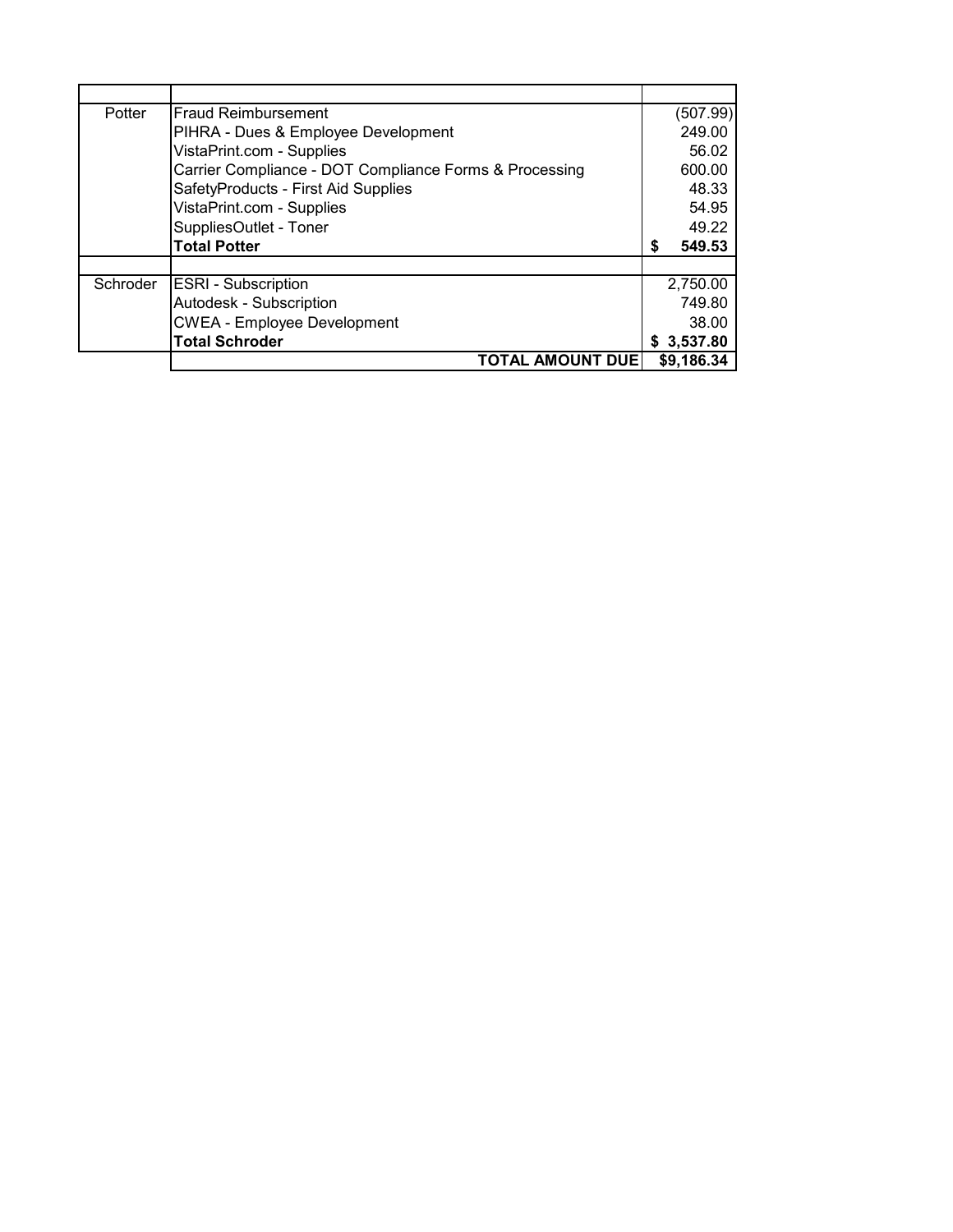| NOVEMBER 2021 |
|---------------|
|---------------|

|                                          |                                                                     |                                              | <b>INVOICE</b>                     | <b>CHECK</b>                     | <b>CHECK</b>  |
|------------------------------------------|---------------------------------------------------------------------|----------------------------------------------|------------------------------------|----------------------------------|---------------|
| <b>VENDOR NAME</b>                       | <b>DESCRIPTION</b>                                                  | <b>DATE</b>                                  | <b>AMOUNT</b>                      | <b>NUMBER</b>                    | <b>AMOUNT</b> |
| <b>Union Bank</b>                        | <b>Credit Card</b>                                                  | 11/01/21                                     | 9,186.34                           | 84859                            | 9,186.34      |
| Aflac                                    | Supplemental Insurance                                              | 11/03/21                                     | 1,381.26                           | 84860                            | 1,381.26      |
| AG Layne Inc                             | 2500 Gallons Methanol                                               | 11/03/21                                     | 11,865.42                          | 84861                            | 11,865.42     |
| <b>Amazon Capital Services</b>           | Sodium Thiosulfate<br><b>Office Phones</b><br>Supplies<br>Calendars | 11/03/21<br>11/03/21<br>11/03/21<br>11/03/21 | 140.06<br>399.56<br>61.17<br>78.30 | 84862<br>84862<br>84862<br>84862 |               |
|                                          | <b>Sampling Supplies</b>                                            | 11/03/21                                     | 32.35                              | 84862                            | 711.44        |
| Arrowmaster LLC & Alistair Bacon         | <b>Refund Check</b>                                                 | 11/03/21                                     | 1,487.53                           | 84863                            | 1,487.53      |
| AT&T                                     | Long Distance                                                       | 11/03/21                                     | 94.64                              | 84864                            | 94.64         |
| <b>Automated Gate Services Inc</b>       | <b>GVWWTP Gate Service</b>                                          | 11/03/21                                     | 396.00                             | 84865                            | 396.00        |
| Florencio Burciaga                       | Reimbursement - CWEA Membership<br>& CSM-1 Renewal                  | 11/03/21                                     | 372.00                             | 84866                            | 372.00        |
| C & E Supply                             | <b>Janitorial Supplies</b>                                          | 11/03/21                                     | 470.67                             | 84867                            | 470.67        |
|                                          |                                                                     |                                              |                                    |                                  |               |
| California Special Districts Association | 2022 Membership Dues                                                | 11/03/21                                     | 8,195.00                           | 84868                            | 8,195.00      |
| <b>CASC Engineering and Consulting</b>   | <b>ERA Reports</b>                                                  | 11/03/21                                     | 2,000.00                           | 84869                            | 2,000.00      |
| City of Big Bear Lake                    | 12/21 Rimforest Payment                                             | 11/03/21                                     | 4,815.32                           | 84870                            | 4,815.32      |
| <b>CLAWA</b>                             | 10/21 Blue Jay Water<br>10/21 Blue Jay Fire Service                 | 11/03/21                                     | 207.99                             | 84871                            |               |
|                                          | Connection                                                          | 11/03/21                                     | 253.64                             | 84871                            | 461.63        |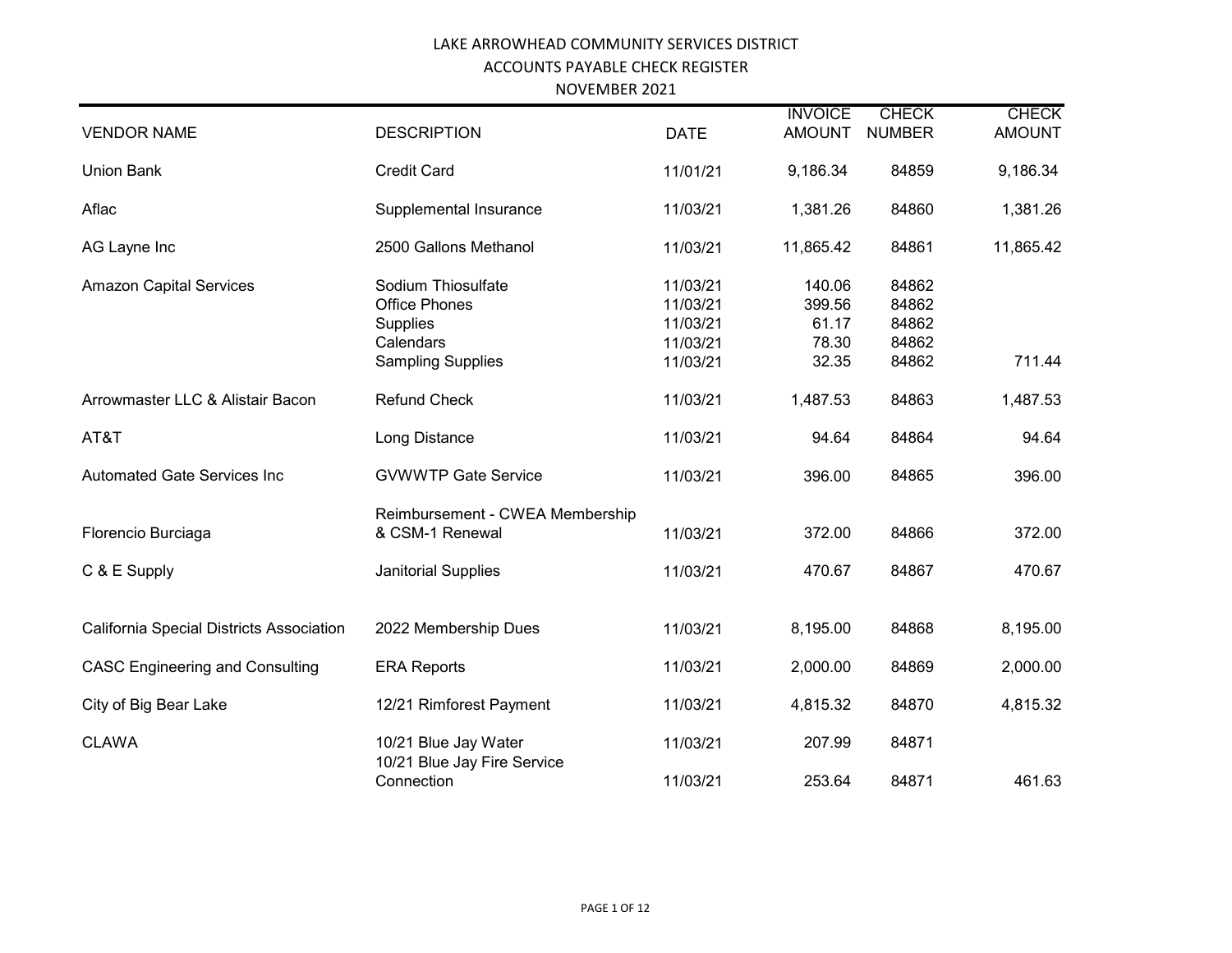| <b>CLAWA</b>                          | Rimforest 2" - 1194 CCF             | 11/03/21 | 3,725.28       | 84872 |           |
|---------------------------------------|-------------------------------------|----------|----------------|-------|-----------|
|                                       | DLP 2" - 602 CCF                    | 11/03/21 | 1,878.24       | 84872 |           |
|                                       | Brentwood 4" - 17 CCF               | 11/03/21 | 56.16          | 84872 | 5,659.68  |
|                                       |                                     |          |                |       |           |
| <b>CLAWA</b>                          | Temp Connection - 08/21             | 11/03/21 | 199.11         | 84873 |           |
|                                       | Temp Connection - 09/21             | 11/03/21 | 4.25           | 84873 | 203.36    |
|                                       |                                     |          |                |       |           |
| Clinical Laboratory of San Bernardino | Water Sample Analysis               | 11/03/21 | 1,770.00       | 84874 | 1,770.00  |
|                                       |                                     |          |                |       |           |
| <b>Commercial Door Company Inc</b>    | <b>Annual Door and Gate Service</b> | 11/03/21 | 995.00         | 84875 | 995.00    |
|                                       |                                     |          |                |       |           |
| <b>Computer Options</b>               | 11/21 Managed IT                    | 11/03/21 | 14,249.25      | 84876 | 14,249.25 |
|                                       |                                     |          |                |       |           |
|                                       | <b>VOID</b>                         | 11/03/21 | $\blacksquare$ | 84877 |           |
|                                       |                                     |          |                |       |           |
|                                       | Porter - Membership & Coll Sys Gr 3 |          |                |       |           |
| <b>CWEA Renewal</b>                   | Renewal                             | 11/03/21 | 293.00         | 84878 | 293.00    |
|                                       |                                     |          |                |       |           |
| Dataprose LLC                         | 10/21 Bill Processing & Postage     | 11/03/21 | 5,170.59       | 84879 | 5,170.59  |
|                                       |                                     |          |                |       |           |
|                                       |                                     |          |                |       |           |
| De Lage Landen Financial Services Inc | <b>Engineering Copier</b>           | 11/03/21 | 533.65         | 84880 | 533.65    |
|                                       |                                     |          |                |       |           |
| <b>DIRECTV</b>                        | 10/21 Grass Vallley Television      | 11/03/21 | 81.24          | 84881 | 81.24     |
| Don's Auto Supply 2 Inc               | Wabash                              | 11/03/21 | 1.71           | 84882 |           |
|                                       | <b>Shop Supplies</b>                | 11/03/21 | 37.24          | 84882 |           |
|                                       | <b>Engine Coolant</b>               | 11/03/21 | 30.87          | 84882 |           |
|                                       | LS#1 Gen Battery                    | 11/03/21 | 136.76         | 84882 |           |
|                                       | Clamps                              | 11/03/21 | 35.04          | 84882 |           |
|                                       | <b>Small Tools</b>                  | 11/03/21 | 24.15          | 84882 |           |
|                                       | Battery                             | 11/03/21 | 192.38         | 84882 |           |
|                                       | <b>Core Credit</b>                  | 11/03/21 |                |       |           |
|                                       |                                     |          | (23.71)        | 84882 |           |
|                                       | <b>DEF</b>                          | 11/03/21 | 79.78          | 84882 |           |
|                                       | De-Nite, Final EFF                  | 11/03/21 | 58.92          | 84882 |           |
|                                       | F150 Lamp                           | 11/03/21 | 3.88           | 84882 | 577.02    |
|                                       |                                     |          |                |       |           |
| <b>Federal Express Co</b>             | <b>Express Mail</b>                 | 11/03/21 | 59.76          | 84883 | 59.76     |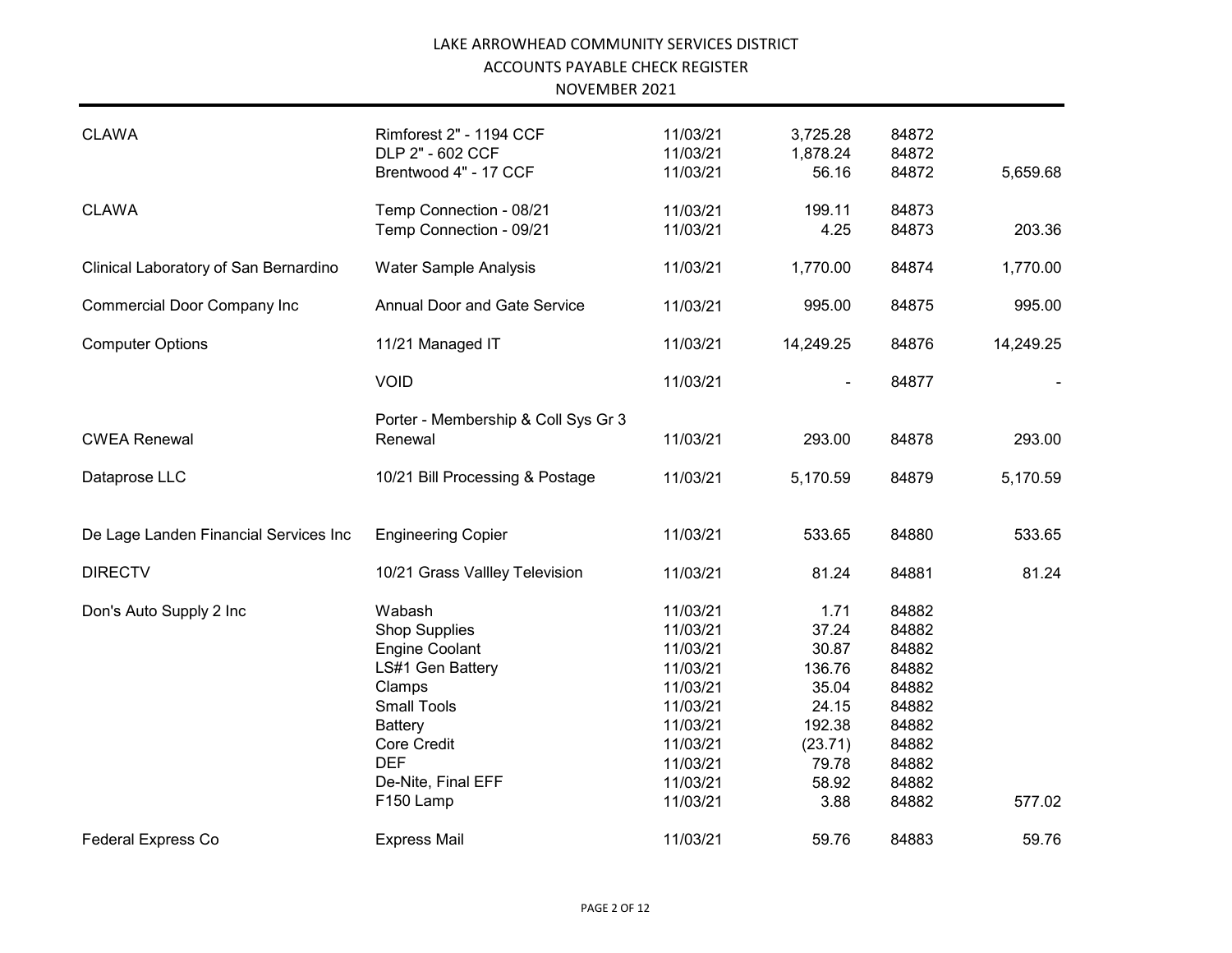#### NOVEMBER 2021

| <b>Frontier Communications</b>  | Telephone                               | 11/03/21 | 2,052.54  | 84884 | 2,052.54  |
|---------------------------------|-----------------------------------------|----------|-----------|-------|-----------|
| Grainger                        | Cedar Ridge                             | 11/03/21 | 58.23     | 84885 |           |
|                                 | Floor Mat                               | 11/03/21 | 19.18     | 84885 |           |
|                                 | Flush Valve Kit                         | 11/03/21 | 26.95     | 84885 |           |
|                                 | Spyglass                                | 11/03/21 | 104.25    | 84885 | 208.61    |
| Graybar Electric Company Inc    | <b>Bulk Wire Various Sizes</b>          | 11/03/21 | 2,240.22  | 84886 | 2,240.22  |
| Hach Company                    | <b>PCT Reagents</b>                     | 11/03/21 | 203.32    | 84887 |           |
|                                 | <b>DPD Reagent</b>                      | 11/03/21 | 517.15    | 84887 | 720.47    |
|                                 | Reimbursement - Dist Exam & Cert        |          |           |       |           |
| <b>Travis Hale</b>              | Fees                                    | 11/03/21 | 120.00    | 84888 | 120.00    |
| HealthEquity Inc                | 11/21 HSA                               | 11/03/21 | 3,812.47  | 84889 | 3,812.47  |
|                                 | Reimbursment - Membership & CSM-2       |          |           |       |           |
| Zack Holmes                     | Renewal                                 | 11/03/21 | 116.00    | 84890 | 116.00    |
| Inland Water Works Supply Co    | 2" x 3" Repair Clamps                   | 11/03/21 | 114.84    | 84891 |           |
|                                 | <b>Meter Union Couplings</b>            | 11/03/21 | 1,185.03  | 84891 |           |
|                                 | 12" Repair Couplings                    | 11/03/21 | 552.69    | 84891 | 1,852.56  |
| James Lenihan                   | <b>Refund Check</b>                     | 11/03/21 | 160.51    | 84892 | 160.51    |
| <b>KYLE Groundwater Inc</b>     | Professional Hydrogeological Services   | 11/03/21 | 17,720.50 | 84893 | 17,720.50 |
|                                 |                                         |          |           |       |           |
| <b>Lubrication Engineers</b>    | Generator Oil                           | 11/03/21 | 1,315.00  | 84894 | 1,315.00  |
| McMaster-Carr                   | Pliers                                  | 11/03/21 | 77.59     | 84895 | 77.59     |
| <b>Mountain Courier Service</b> | 11/21 Mail Courier                      | 11/03/21 | 225.00    | 84896 | 225.00    |
| Mountain Disposal               | 09/21 Sludge Hauling                    | 11/03/21 | 5,400.00  | 84897 | 5,400.00  |
| <b>Mountain News</b>            | <b>Customer Service Rep Recruitment</b> | 11/03/21 | 525.00    | 84898 | 525.00    |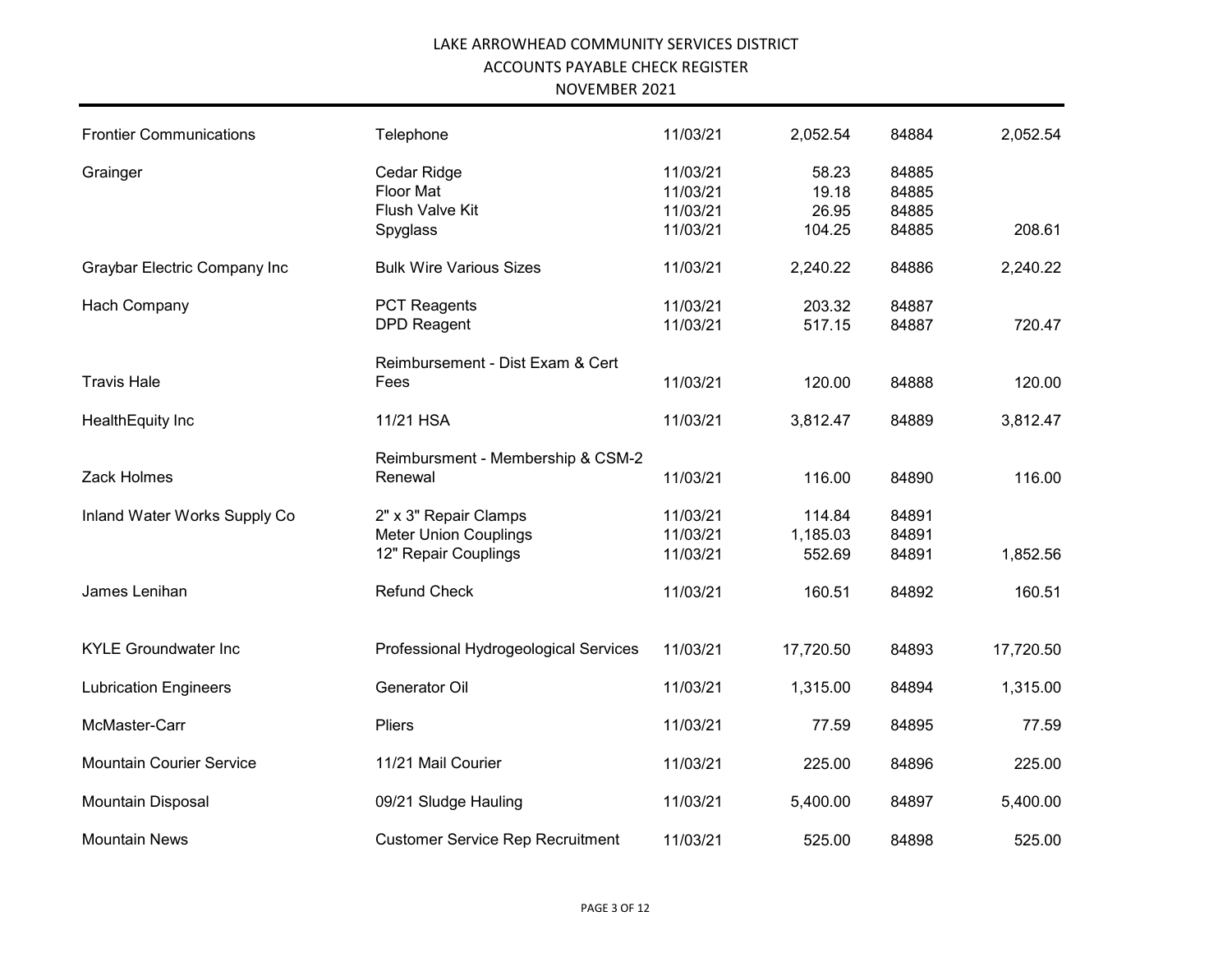NOVEMBER 2021

| Pitney Bowes Inc                      | <b>Meter Rental</b>                        | 11/03/21 | 145.46   | 84899 | 145.46   |
|---------------------------------------|--------------------------------------------|----------|----------|-------|----------|
| <b>Prudential Overall Supply</b>      | <b>Uniforms</b>                            | 11/03/21 | 958.14   | 84900 | 958.14   |
| <b>Quinn Company</b>                  | <b>CAT Gen Repair</b>                      | 11/03/21 | 1,076.25 | 84901 | 1,076.25 |
| Ricardo & Elizabeth Villanueva        | <b>Refund Check</b>                        | 11/03/21 | 94.64    | 84902 | 94.64    |
|                                       | Blue Jay Roof Repair & Cedar Ridge         |          |          |       |          |
| <b>Rim Forest Lumber And Hardware</b> | <b>Block Heater</b>                        | 11/03/21 | 69.93    | 84903 |          |
|                                       | Cedar Ridge                                | 11/03/21 | 92.08    | 84903 |          |
|                                       | Poly Water Stop & Brush                    | 11/03/21 | 85.58    | 84903 |          |
|                                       | Concrete Morter                            | 11/03/21 | 7.53     | 84903 |          |
|                                       | Glue & Adapter                             | 11/03/21 | 11.57    | 84903 |          |
|                                       | PVC, Cap & Sand for St Bernard             | 11/03/21 | 16.08    | 84903 |          |
|                                       | <b>Expanded Metal</b>                      | 11/03/21 | 24.77    | 84903 |          |
|                                       | <b>Chemical Stick Wash</b>                 | 11/03/21 | 91.16    | 84903 |          |
|                                       | <b>Pressure Treated Wood</b>               | 11/03/21 | 639.89   | 84903 |          |
|                                       | Spyglass                                   | 11/03/21 | 27.96    | 84903 |          |
|                                       | Station 18                                 | 11/03/21 | 42.37    | 84903 |          |
|                                       | <b>Pipe Fittings</b>                       | 11/03/21 | 17.33    | 84903 |          |
|                                       | Tamper                                     | 11/03/21 | 47.40    | 84903 |          |
|                                       | Supplies                                   | 11/03/21 | 57.28    | 84903 | 1,230.93 |
| Rotary of Lake Arrowhead              | Monthly Dues & Lunch                       | 11/03/21 | 80.00    | 84904 | 80.00    |
|                                       | Reimbursement - CWEA Membership            |          |          |       |          |
| Ryan Lawler                           | & CSM-2 Renewal                            | 11/03/21 | 288.00   | 84905 |          |
|                                       | Reimbursement - Water Dist Gr 2<br>Renewal | 11/03/21 | 180.00   | 84905 | 468.00   |
|                                       |                                            |          |          |       |          |
| Schrader's Carpet Care Inc            | <b>Blue Jay Building Carpet Cleaning</b>   | 11/03/21 | 2,311.00 | 84906 | 2,311.00 |
| Snyder's Tire Works                   | Unit 94                                    | 11/03/21 | 199.41   | 84907 |          |
|                                       | Unit 62                                    | 11/03/21 | 1,010.31 | 84907 |          |
|                                       | Unit 89                                    | 11/03/21 | 1,223.77 | 84907 | 2,433.49 |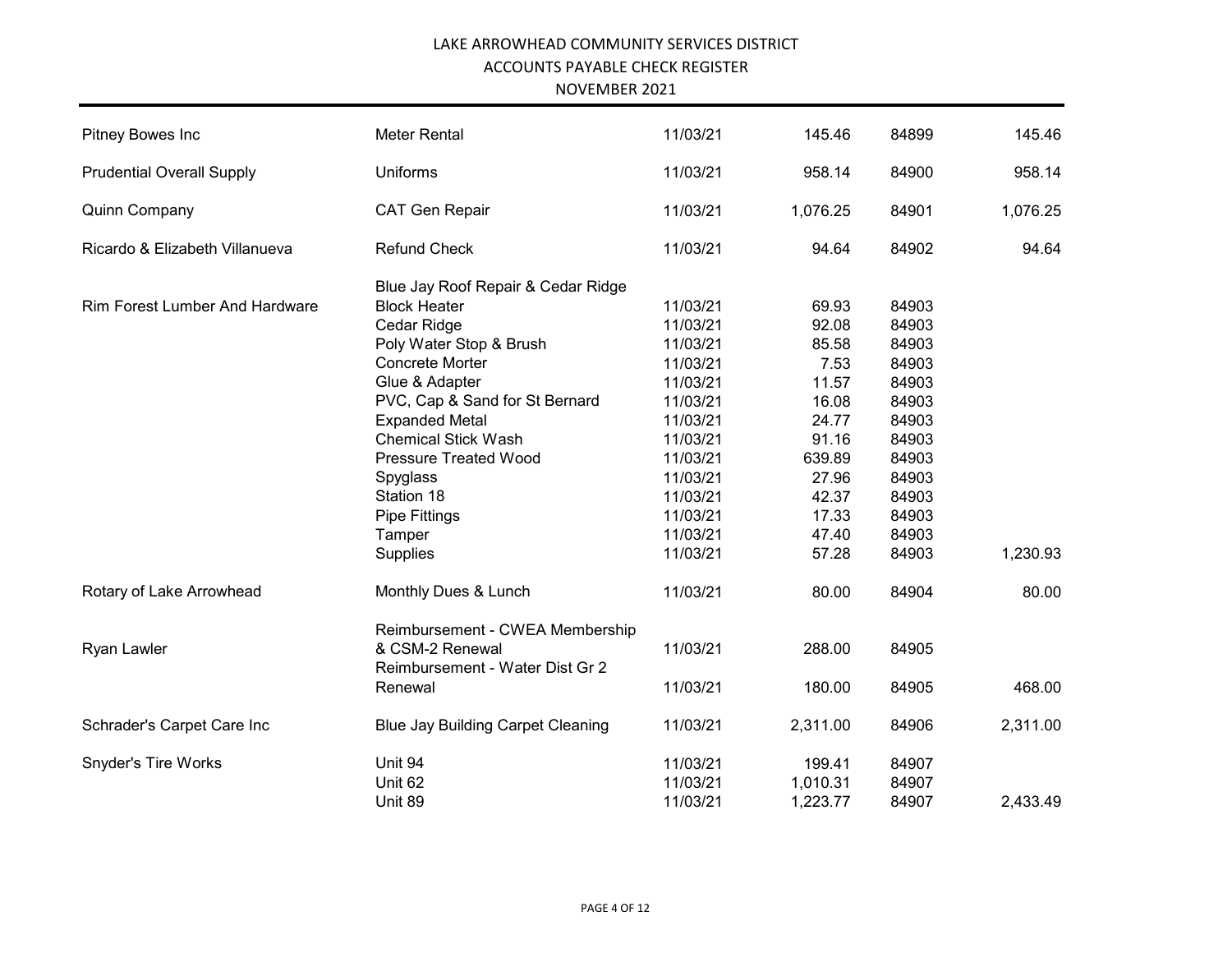| South Coast AQMD             | Cedar Ridge Renewal Fees<br><b>CAT Gen Renewal Fees</b><br><b>Cedar Ridge Emissions Fees</b><br><b>CAT Gen Emissions Fees</b> | 11/03/21<br>11/03/21<br>11/03/21<br>11/03/21 | 880.30<br>880.30<br>142.59<br>142.59 | 84908<br>84908<br>84908<br>84908 | 2,045.78  |
|------------------------------|-------------------------------------------------------------------------------------------------------------------------------|----------------------------------------------|--------------------------------------|----------------------------------|-----------|
| Southern California Edison   | Electricity                                                                                                                   | 11/03/21                                     | 53,960.65                            | 84909                            | 53,960.65 |
| Step Saver CA LLC            | Salt                                                                                                                          | 11/03/21                                     | 415.49                               | 84910                            | 415.49    |
| <b>TKE Engineering Inc</b>   | <b>Contract District Engineer Services</b>                                                                                    | 11/03/21                                     | 11,285.00                            | 84911                            | 11,285.00 |
| <b>TPX Communications</b>    | Telephone                                                                                                                     | 11/03/21                                     | 7,916.60                             | 84912                            | 7,916.60  |
| Underground Service Alert/SC | 277 New LAC01Tickets, 276 New<br><b>LACSEWER Tickets &amp; Maintenance</b>                                                    | 11/03/21                                     | 922.45                               | 84913                            | 922.45    |
| <b>UPS</b>                   | <b>Ground Shipping</b>                                                                                                        | 11/03/21                                     | 54.86                                | 84914                            | 54.86     |
| <b>US Bank St Paul</b>       | Series 2016 Debt Service Payment                                                                                              | 11/03/21                                     | 3,250.00                             | 84915                            | 3,250.00  |
| <b>Verizon Wireless</b>      | Wireless                                                                                                                      | 11/03/21                                     | 1,369.74                             | 84916                            | 1,369.74  |
| Vision Service Plan          | Supplemental Insurance                                                                                                        | 11/03/21                                     | 624.84                               | 84917                            | 624.84    |
| Zenner Performance           | <b>Batteries for Data Collections-Meter</b><br>System                                                                         | 11/03/21                                     | 295.46                               | 84918                            | 295.46    |
| <b>CWEA Renewal</b>          | Arizmendi - Membership & Coll Sys Gr<br>3 Renewal                                                                             | 11/03/21                                     | 293.00                               | 84919                            | 293.00    |
| <b>CWEA Renewal</b>          | Mossman - Mech Tech Gr 1 Renewal                                                                                              | 11/03/21                                     | 91.00                                | 84920                            | 91.00     |
| <b>CalPERS</b>               | <b>Deferred Compensation</b>                                                                                                  | 11/10/21                                     | 28,972.41                            | <b>DRAFT</b>                     | 28,972.41 |
| <b>VOYA</b>                  | <b>Employee Retirement Plan</b>                                                                                               | 11/10/21                                     | 12,480.06                            | <b>DRAFT</b>                     | 12,480.06 |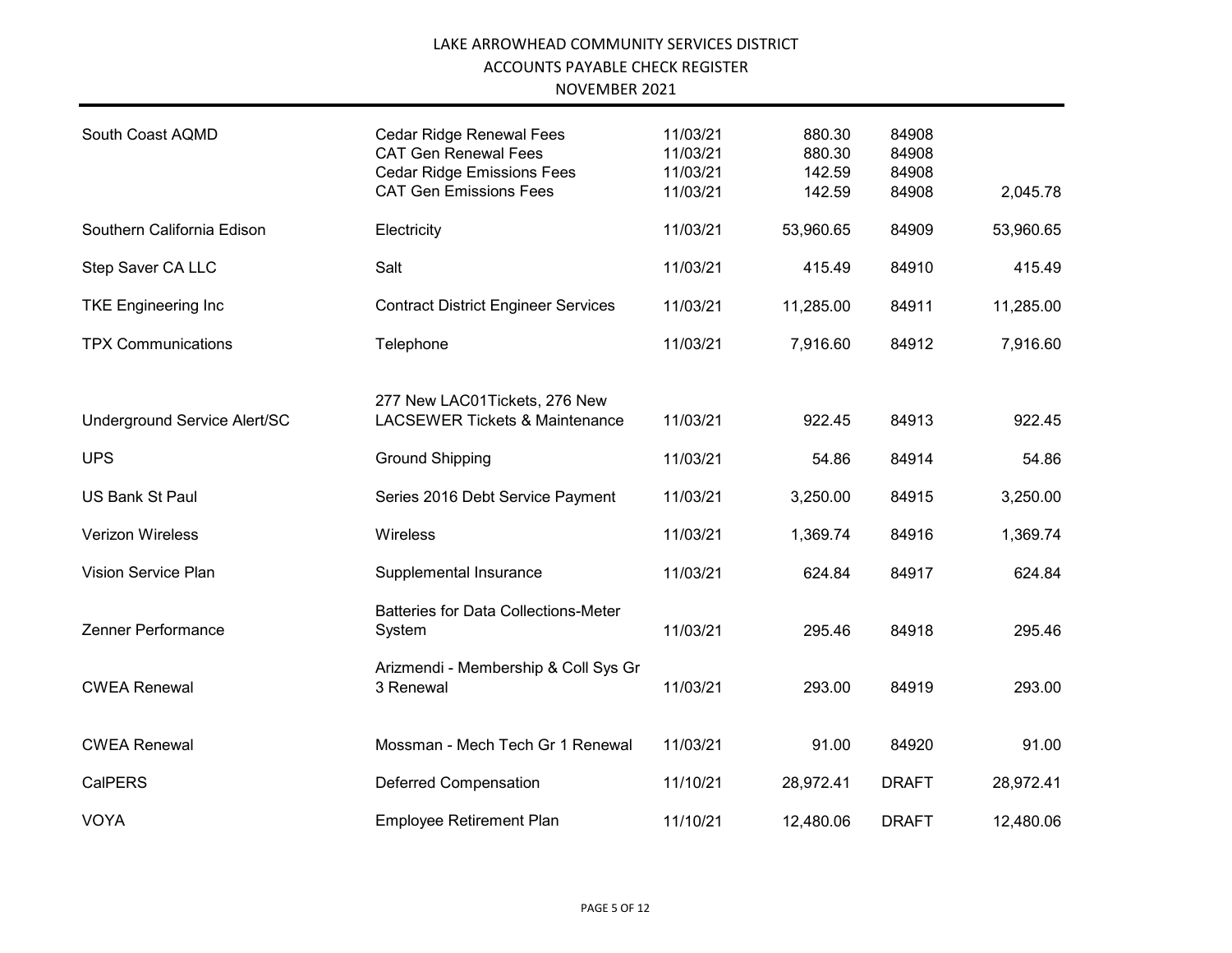#### NOVEMBER 2021

| Gil Acosta                               | Reimbursement - Coll Sys Gr 1            | 11/17/21 | 283.00    | 84921 | 283.00    |
|------------------------------------------|------------------------------------------|----------|-----------|-------|-----------|
| <b>ACWA/JPIA</b>                         | 12/21 Health                             | 11/17/21 | 86,721.88 | 84922 | 86,721.88 |
| <b>Advanced Analytical Solutions LLC</b> | E Coli Counts                            | 11/17/21 | 234.53    | 84923 |           |
|                                          | Ecoli PT                                 | 11/17/21 | 116.00    | 84923 | 350.53    |
| <b>Amazon Capital Services</b>           | Credit Memo - Soap Dispensers            | 11/17/21 | $-14.00$  | 84924 |           |
|                                          | <b>First Aid Supplies</b>                | 11/17/21 | 40.02     | 84924 |           |
|                                          | <b>Belkin Power Strip</b>                | 11/17/21 | 26.56     | 84924 |           |
|                                          | Mossman - Steel Toe Work Boot            | 11/17/21 | 172.35    | 84924 |           |
|                                          | <b>Markers</b>                           | 11/17/21 | 6.80      | 84924 |           |
|                                          | <b>Office Supplies</b>                   | 11/17/21 | 42.25     | 84924 |           |
|                                          | <b>First Aid Supplies</b>                | 11/17/21 | 105.54    | 84924 |           |
|                                          | <b>Batteries</b>                         | 11/17/21 | 106.93    | 84924 |           |
|                                          | <b>Emerald Bay Intakes Exhaust</b>       | 11/17/21 | 35.55     | 84924 |           |
|                                          | Heat Tape For Temp Tank                  | 11/17/21 | 123.91    | 84924 |           |
|                                          | <b>Service Recognition Supplies</b>      | 11/17/21 | 95.48     | 84924 |           |
|                                          | <b>Boot Brush</b>                        | 11/17/21 | 26.94     | 84924 | 768.33    |
| Aqua Ben Corporation                     | Polymer                                  | 11/17/21 | 3,638.72  | 84925 | 3,638.72  |
| AT&T                                     | Telephone                                | 11/17/21 | 390.18    | 84926 | 390.18    |
| Best Best & Krieger LLP                  | <b>General Representation</b>            | 11/17/21 | 4,595.10  | 84927 |           |
|                                          | Public Records Act Response              | 11/17/21 | 2,391.00  | 84927 |           |
|                                          | Solar Project                            | 11/17/21 | 1,739.00  | 84927 |           |
|                                          | City of Hesperia V. LACSD - #2           | 11/17/21 | 5,995.53  | 84927 |           |
|                                          | <b>General Representation</b>            | 11/17/21 | 3,860.40  | 84927 |           |
|                                          | <b>CEQA Projects</b>                     | 11/17/21 | 102.90    | 84927 | 18,683.93 |
| Michael Blackwood                        | <b>Reimbursement - Winter Work Boots</b> | 11/17/21 | 172.35    | 84928 | 172.35    |
| Burkitt's Lock & Key                     | Suite 103 Key/Locks                      | 11/17/21 | 151.63    | 84929 | 151.63    |
| California Tool & Welding Supply         | <b>Cylinder Rental</b>                   | 11/17/21 | 105.50    | 84930 | 105.50    |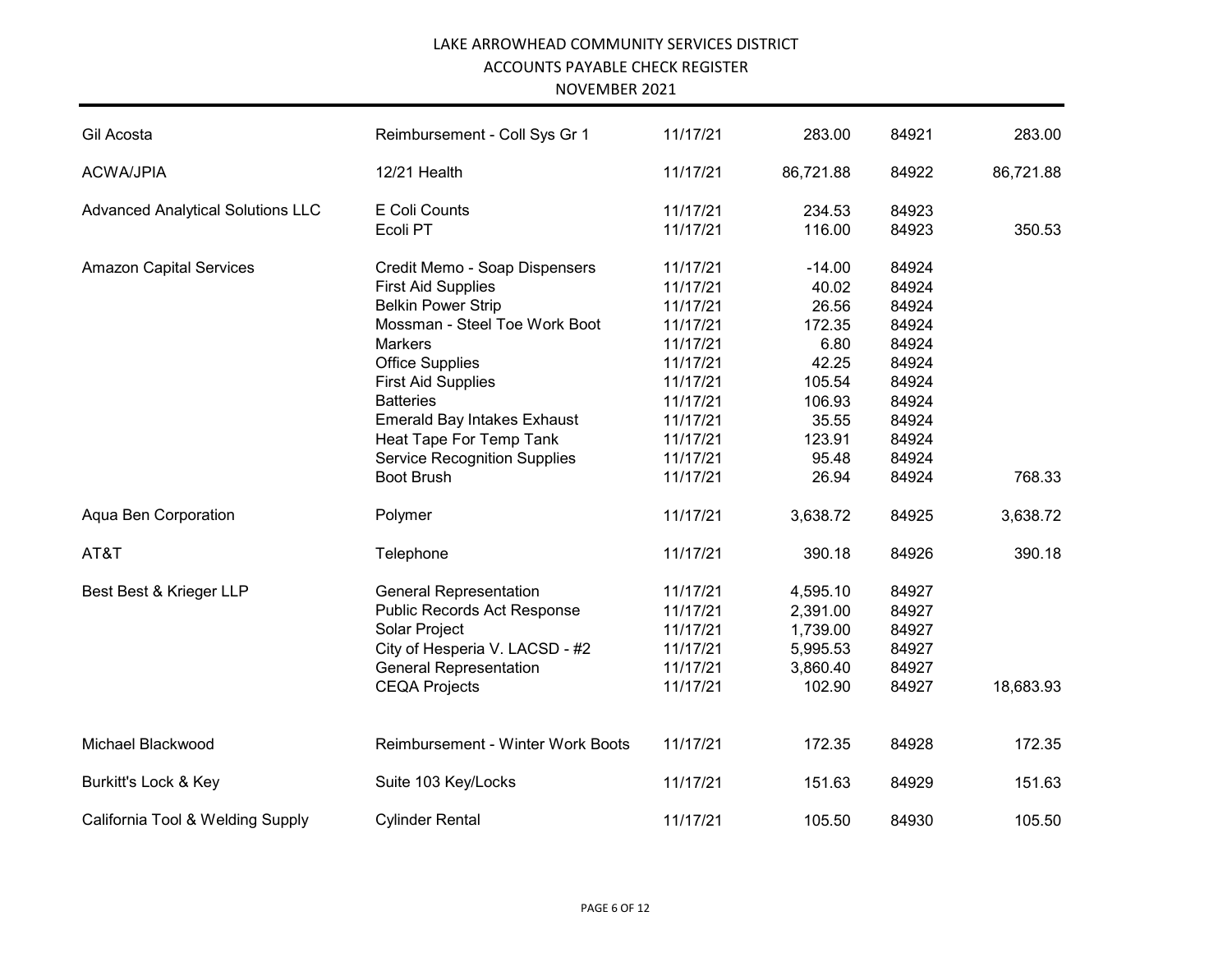| Caselle Inc                              | 12/21 Maintenance & Support                                                                                                      | 11/17/21                                                                                     | 2,797.00                                                                     | 84931                                                                | 2,797.00  |
|------------------------------------------|----------------------------------------------------------------------------------------------------------------------------------|----------------------------------------------------------------------------------------------|------------------------------------------------------------------------------|----------------------------------------------------------------------|-----------|
| <b>Cedar Glen Trading Post</b>           | Ice Melt<br>Misc Hardware                                                                                                        | 11/17/21<br>11/17/21                                                                         | 774.87<br>35.98                                                              | 84932<br>84932                                                       | 810.85    |
| <b>Charter Communications</b>            | Internet                                                                                                                         | 11/17/21                                                                                     | 354.98                                                                       | 84933                                                                | 354.98    |
| <b>Classic Images</b>                    | <b>Engineering Wear</b>                                                                                                          | 11/17/21                                                                                     | 144.97                                                                       | 84934                                                                | 144.97    |
| Clinical Laboratory of San Bernardino    | 06/21 Outside Lab                                                                                                                | 11/17/21                                                                                     | 5,500.00                                                                     | 84935                                                                | 5,500.00  |
| <b>Computer Options</b>                  | Laptops and Desktops EOL<br>Domain Name Renewal & Monitor                                                                        | 11/17/21<br>11/17/21                                                                         | 14,018.70<br>582.85                                                          | 84936<br>84936                                                       | 14,601.55 |
| <b>Consolidated Fabricators</b>          | Sludge Bin Parts                                                                                                                 | 11/17/21                                                                                     | 385.74                                                                       | 84937                                                                | 385.74    |
| County of San Bernardino                 | Blue Jay Well Site Inspection                                                                                                    | 11/17/21                                                                                     | 159.25                                                                       | 84938                                                                | 159.25    |
| <b>County Recorder</b>                   | Recording Fees - Lien Releases                                                                                                   | 11/17/21                                                                                     | 40.00                                                                        | 84939                                                                | 40.00     |
| <b>CWEA Renewal</b>                      | Loza - CWEA Membership & Lab<br>Analyst Gr 2                                                                                     | 11/17/21                                                                                     | 288.00                                                                       | 84940                                                                | 288.00    |
| Don's Auto Supply 2 Inc                  | Chain<br>Credit Memo - Chain Unavailable<br><b>LS18</b><br>Oil Filter<br>Lamp<br>Cut-Off Wheel<br><b>Gen Filters</b><br>Supplies | 11/17/21<br>11/17/21<br>11/17/21<br>11/17/21<br>11/17/21<br>11/17/21<br>11/17/21<br>11/17/21 | 2,906.02<br>$-2,906.02$<br>66.91<br>32.89<br>4.19<br>24.22<br>437.98<br>4.63 | 84941<br>84941<br>84941<br>84941<br>84941<br>84941<br>84941<br>84941 | 570.82    |
| <b>Employment Development Department</b> | 07/21 - 09/21 Unemployment<br>Insurance                                                                                          | 11/17/21                                                                                     | 900.00                                                                       | 84942                                                                | 900.00    |
| <b>Fairview Ford Sales Inc</b>           | Unit 88 - Smog                                                                                                                   | 11/17/21                                                                                     | 99.95                                                                        | 84943                                                                | 99.95     |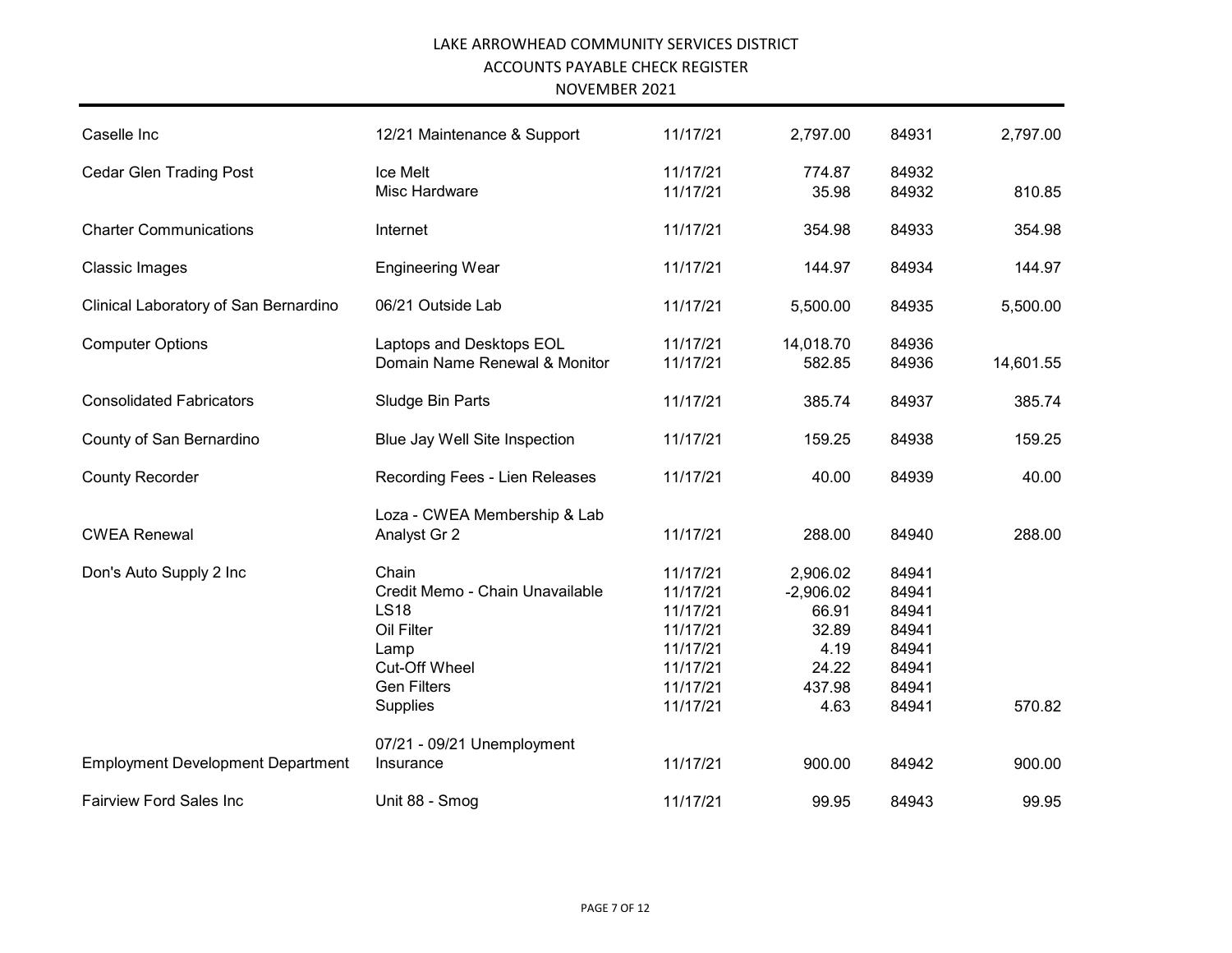| <b>Federal Express Co</b>             | <b>Membrane Filtration Chemical Delivery</b><br><b>Screw Press Panel</b> | 11/17/21<br>11/17/21 | 506.00<br>154.00 | 84944<br>84944 | 660.00     |
|---------------------------------------|--------------------------------------------------------------------------|----------------------|------------------|----------------|------------|
|                                       |                                                                          |                      |                  |                |            |
| <b>Fisher Scientific</b>              | Lab ATCC                                                                 | 11/17/21             | 533.03           | 84945          |            |
|                                       | <b>Weigh Dishes</b>                                                      | 11/17/21             | 46.38            | 84945          |            |
|                                       | <b>TSS Standard</b>                                                      | 11/17/21             | 169.02           | 84945          |            |
|                                       | 6 Strip Log                                                              | 11/17/21             | 211.39           | 84945          |            |
|                                       | Disodium                                                                 | 11/17/21             | 19.86            | 84945          | 979.68     |
| <b>Five Points Shell</b>              | Fuel                                                                     | 11/17/21             | 115.27           | 84946          | 115.27     |
| <b>Frontier Communications</b>        | Telephone                                                                | 11/17/21             | 1,603.52         | 84947          | 1,603.52   |
| <b>General Engineering Company</b>    | <b>Sewer Saddles</b>                                                     | 11/17/21             | 4,404.60         | 84948          | 4,404.60   |
| Geographics                           | New Employment Button on Website                                         | 11/17/21             | 415.00           | 84949          | 415.00     |
| Grainger                              | <b>Screw Extractor</b>                                                   | 11/17/21             | 96.95            | 84950          |            |
|                                       | Union                                                                    | 11/17/21             | 136.46           | 84950          | 233.41     |
| H & H Elevator Service                | <b>Elevator Service</b>                                                  | 11/17/21             | 203.96           | 84951          | 203.96     |
| Haaker Equipment Company              | Tv Van CCTV Camera Repair                                                | 11/17/21             | 8,333.90         | 84952          | 8,333.90   |
| Hach Company                          | <b>Cable Extensions</b>                                                  | 11/17/21             | 1,593.52         | 84953          |            |
|                                       | Thio Sulfate                                                             | 11/17/21             | 40.34            | 84953          | 1,633.86   |
| <b>Harrington Industrial Plastics</b> | WCTP Sludge Pump Repair                                                  | 11/17/21             | 791.36           | 84954          | 791.36     |
| HealthEquity Inc                      | 11/21 HSA Maintenance                                                    | 11/17/21             | 41.30            | 84955          | 41.30      |
| <b>Hubbs Excavating</b>               | <b>Refund Check</b>                                                      | 11/17/21             | 1,220.97         | 84956          | 1,220.97   |
| Huber Technology Inc                  | <b>Partial Screw Press</b>                                               | 11/17/21             | 231,662.50       | 84957          | 231,662.50 |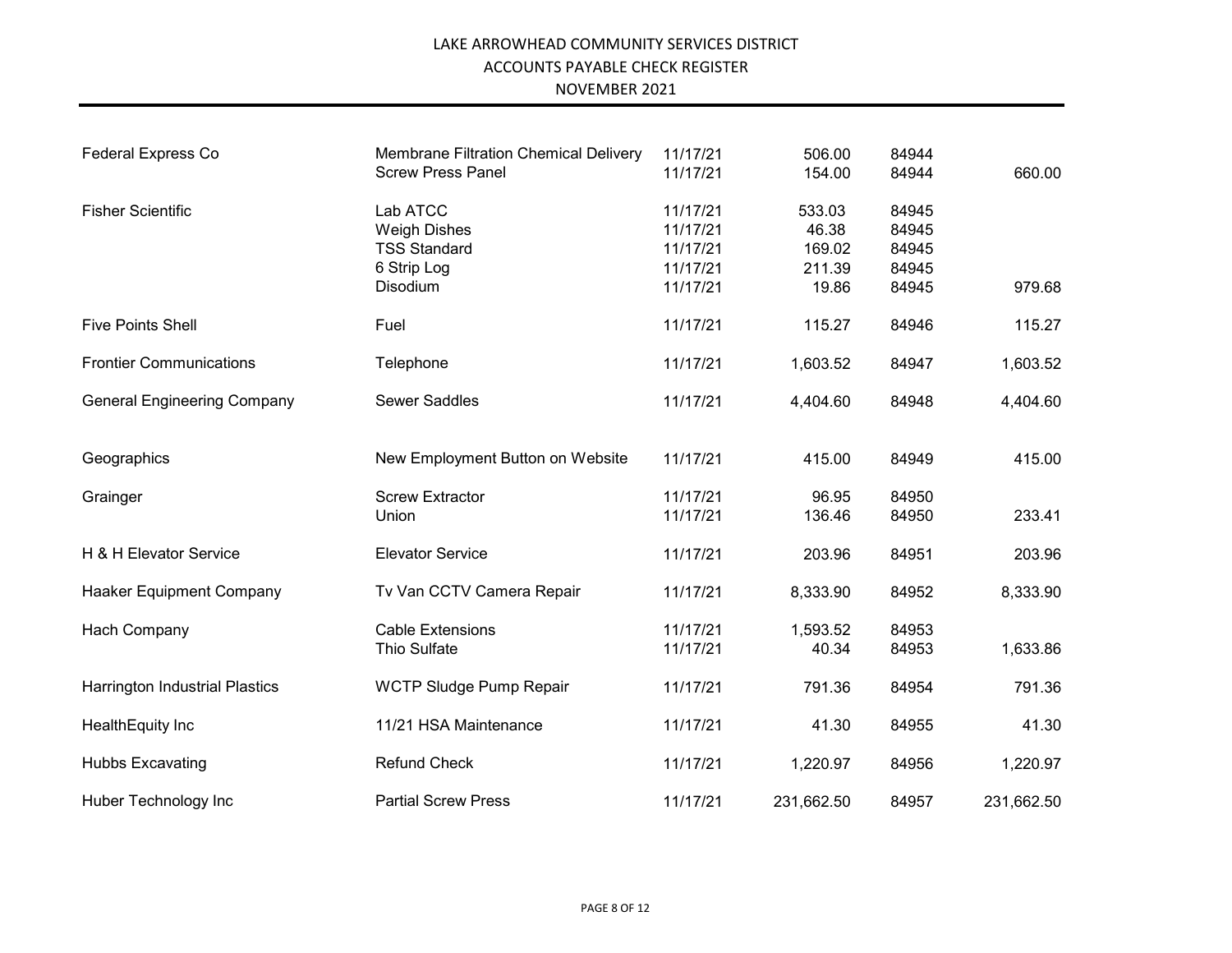|                                        | Design, Bid & Construction                                             |          |           |       |           |
|----------------------------------------|------------------------------------------------------------------------|----------|-----------|-------|-----------|
| Infrastructure Engineering Corporation | <b>Management Assistance</b>                                           | 11/17/21 | 5,097.77  | 84958 | 5,097.77  |
| Inland Water Works Supply Co           | 1.5" Brass St. Ell 90's                                                | 11/17/21 | 137.92    | 84959 |           |
|                                        | 3/4" x 2" Meter Couplings                                              | 11/17/21 | 389.13    | 84959 |           |
|                                        | Repair Clamp                                                           | 11/17/21 | 384.37    | 84959 |           |
|                                        | 20" Pipe Bends                                                         | 11/17/21 | 3,087.93  | 84959 |           |
|                                        | 1" x 8" Brass Nipples                                                  | 11/17/21 | 339.76    | 84959 |           |
|                                        | <b>Brass Nipple</b>                                                    | 11/17/21 | 1,586.66  | 84959 | 5,925.77  |
| Jim Howlett                            | <b>Refund Check</b>                                                    | 11/17/21 | 183.97    | 84960 | 183.97    |
| Kaeser Compressors Inc                 | Pall Compressor (Partial Shipment)                                     | 11/17/21 | 16,619.37 | 84961 | 16,619.37 |
| <b>KYLE Groundwater Inc</b>            | <b>Professional Services</b>                                           | 11/17/21 | 23,311.00 | 84962 | 23,311.00 |
| Life Insurance Company of North        |                                                                        |          |           |       |           |
| America                                | 12/21 Life                                                             | 11/17/21 | 4,249.98  | 84963 | 4,249.98  |
| M & H Equipment Inc                    | <b>Refund Check</b>                                                    | 11/17/21 | 754.68    | 84964 | 754.68    |
| McMaster-Carr                          | Tarp                                                                   | 11/17/21 | 66.96     | 84965 | 66.96     |
| Mobile Modular Portable Storage        | Storage                                                                | 11/17/21 | 1,432.25  | 84966 | 1,432.25  |
| Mountain Disposal                      | Trash                                                                  | 11/17/21 | 1,850.60  | 84967 |           |
|                                        | 10/21 Sludge Hauling                                                   | 11/17/21 | 10,800.00 | 84967 | 12,650.60 |
| <b>Mountain News</b>                   | Smoke Test Ads, Cust. Service Ad<br>Board Meeting Schedule, Fall Water | 11/17/21 | 500.00    | 84968 |           |
|                                        | Con Ad, Cust. Service Ad                                               | 11/17/21 | 1,670.00  | 84968 | 2,170.00  |
| Nickolas Gladden                       | <b>Refund Check</b>                                                    | 11/17/21 | 101.30    | 84969 | 101.30    |
| Office Depot Inc                       | <b>Office Supplies</b>                                                 | 11/17/21 | 125.07    | 84970 |           |
|                                        | Office Supplies- Annual Copy Paper                                     | 11/17/21 | 1,464.97  | 84970 | 1,590.04  |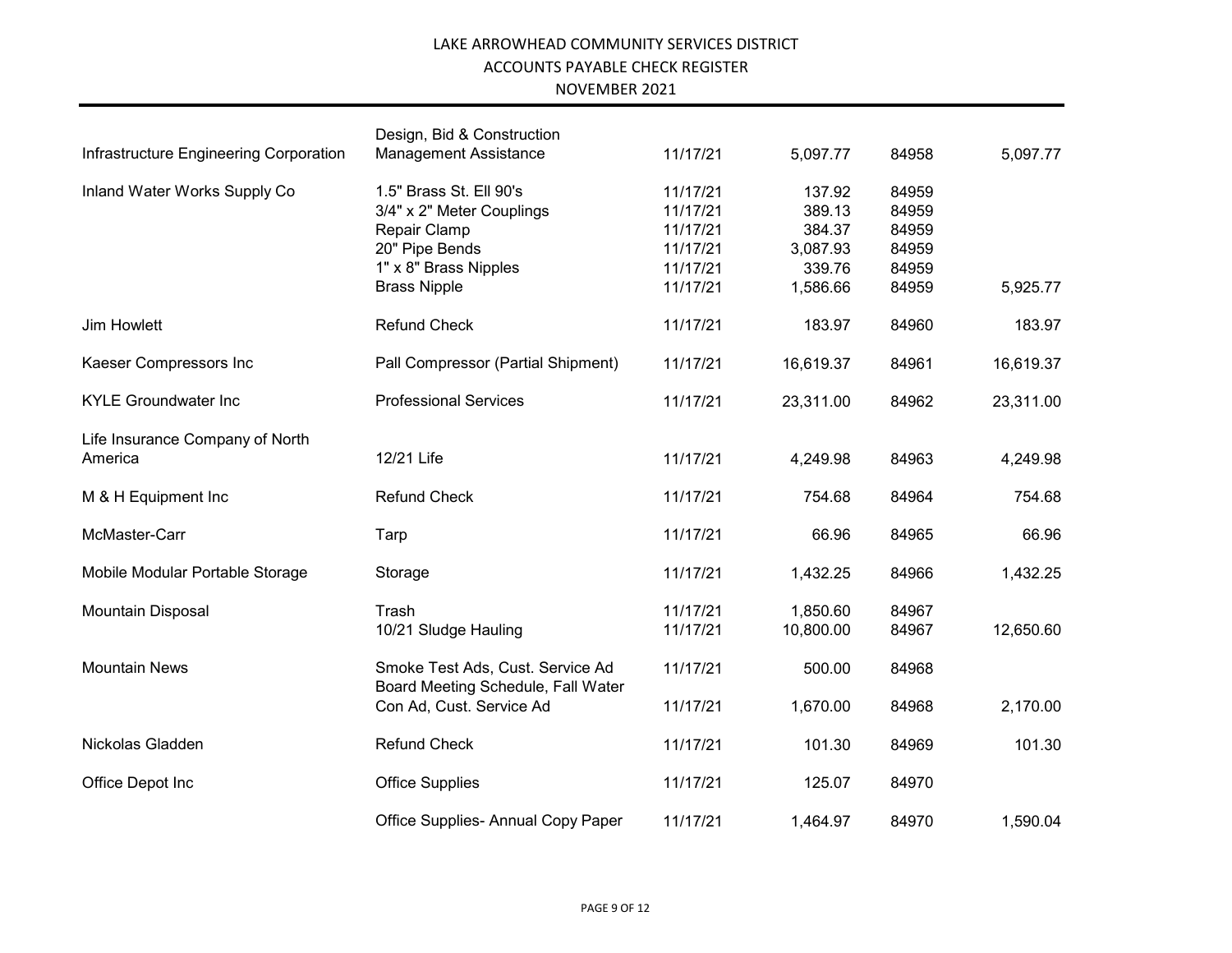NOVEMBER 2021

| Oscar & Rebecca Flores                                                    | <b>Refund Check</b>                                                                                                            | 11/17/21                                                                                     | 99.91                                                                   | 84971                                                                | 99.91    |
|---------------------------------------------------------------------------|--------------------------------------------------------------------------------------------------------------------------------|----------------------------------------------------------------------------------------------|-------------------------------------------------------------------------|----------------------------------------------------------------------|----------|
| Patton Sales Corp                                                         | <b>Steel</b>                                                                                                                   | 11/17/21                                                                                     | 146.48                                                                  | 84972                                                                | 146.48   |
| Nathan Porter                                                             | Reimbursement - Dist Gr 3                                                                                                      | 11/17/21                                                                                     | 120.00                                                                  | 84973                                                                | 120.00   |
| Provident Life & Accident                                                 | Supplemental Insurance                                                                                                         | 11/17/21                                                                                     | 65.91                                                                   | 84974                                                                | 65.91    |
| <b>Prudential Overall Supply</b>                                          | Uniforms                                                                                                                       | 11/17/21                                                                                     | 1,008.62                                                                | 84975                                                                | 1,008.62 |
| Quinn Company                                                             | <b>CAT Gen Load Bank Test</b>                                                                                                  | 11/17/21                                                                                     | 1,650.00                                                                | 84976                                                                | 1,650.00 |
| Ready Refresh by Nestle                                                   | 10/21 District Water                                                                                                           | 11/17/21                                                                                     | 217.79                                                                  | 84977                                                                | 217.79   |
| <b>Rim Forest Lumber And Hardware</b>                                     | <b>Credit Memo</b><br>Washer & Nuts<br>Fasteners<br><b>GVTP</b><br>Couplings<br><b>Pipe Fittings</b><br>Cement<br>Tape, Bucket | 11/17/21<br>11/17/21<br>11/17/21<br>11/17/21<br>11/17/21<br>11/17/21<br>11/17/21<br>11/17/21 | $-95.53$<br>62.81<br>35.15<br>107.73<br>8.60<br>13.37<br>52.34<br>10.42 | 84978<br>84978<br>84978<br>84978<br>84978<br>84978<br>84978<br>84978 | 194.89   |
| Rim Of The World Unified School District for New Construction (Corp Yard) | <b>Required School Development Fees</b>                                                                                        | 11/17/21                                                                                     | 4,660.04                                                                | 84979                                                                | 4,660.04 |
| Robert D Niehaus Inc                                                      | Rate Study 2021                                                                                                                | 11/17/21                                                                                     | 8,430.00                                                                | 84980                                                                | 8,430.00 |
| Roger & Linda Chaix                                                       | <b>Refund Check</b>                                                                                                            | 11/17/21                                                                                     | 176.15                                                                  | 84981                                                                | 176.15   |
| Rotary of Lake Arrowhead                                                  | Pledges/Fines<br>Meet & Greet at SkyPark<br><b>Guest Lunch</b>                                                                 | 11/17/21<br>11/17/21<br>11/17/21                                                             | 10.00<br>20.00<br>18.00                                                 | 84982<br>84982<br>84982                                              | 48.00    |
| Samba Holdings                                                            | Driver Program                                                                                                                 | 11/17/21                                                                                     | 127.56                                                                  | 84983                                                                | 127.56   |
| San Bernardino County                                                     | Fuel                                                                                                                           | 11/17/21                                                                                     | 7,107.46                                                                | 84984                                                                | 7,107.46 |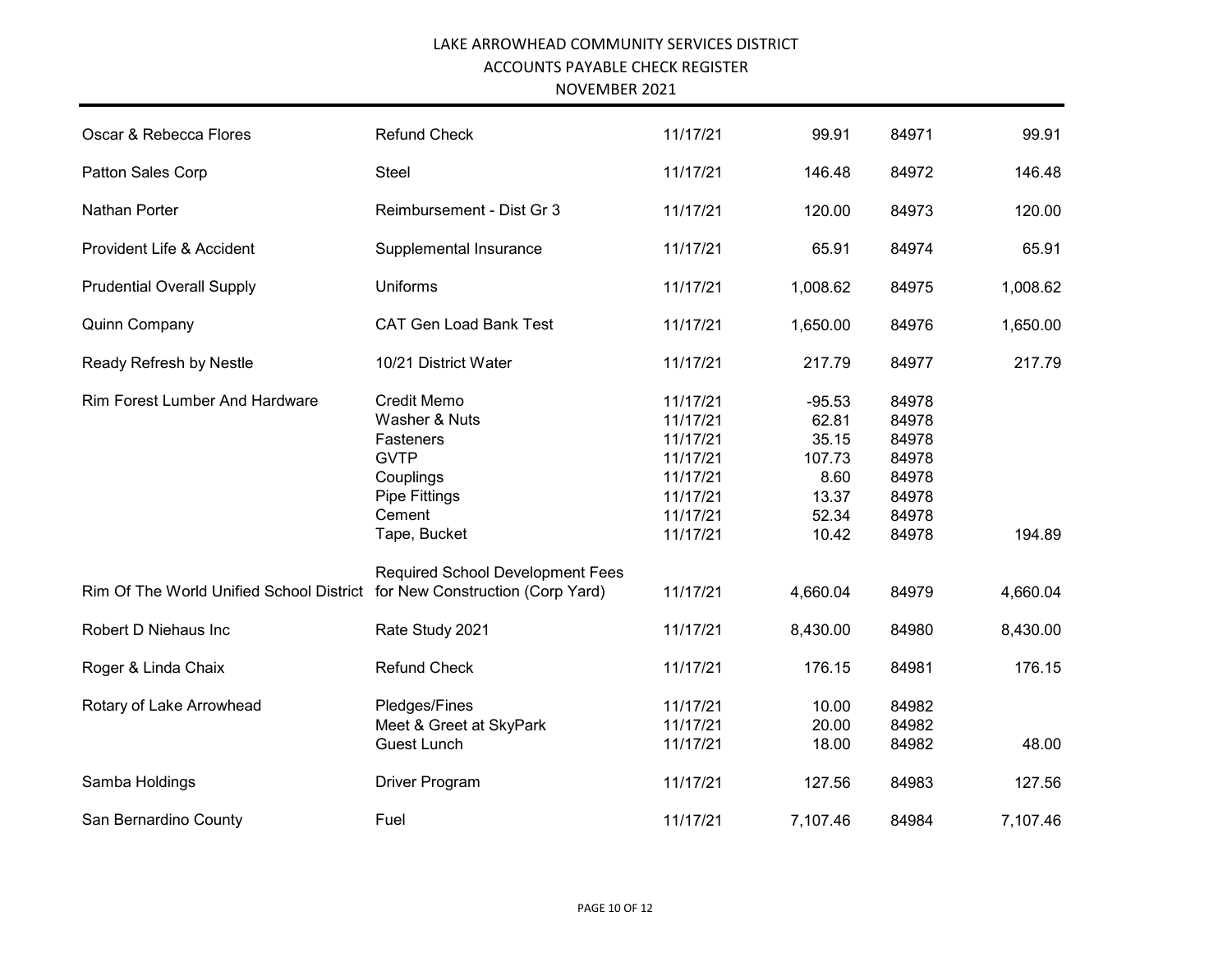| Sancon Technologies Inc         | <b>Refund Check</b>                                                                  | 11/17/21                         | 1,300.00                   | 84985                   | 1,300.00  |
|---------------------------------|--------------------------------------------------------------------------------------|----------------------------------|----------------------------|-------------------------|-----------|
| Satellite Phone Store           | Satellite Phone                                                                      | 11/17/21                         | 153.84                     | 84986                   | 153.84    |
| Snyder's Tire Works             | Unit 87                                                                              | 11/17/21                         | 528.60                     | 84987                   | 528.60    |
| So Cal Gas                      | Gas                                                                                  | 11/17/21                         | 2,540.75                   | 84988                   | 2,540.75  |
| South Coast AQMD                | Blue Jay Admin Generator Annual<br>Fees<br><b>Blue Jay Admin Generator Emissions</b> | 11/17/21                         | 440.15                     | 84989                   |           |
|                                 | Fees                                                                                 | 11/17/21                         | 142.59                     | 84989                   | 582.74    |
| Sparkletts                      | <b>District Water</b>                                                                | 11/17/21                         | 449.55                     | 84990                   | 449.55    |
| Step Saver CA LLC               | Salt                                                                                 | 11/17/21                         | 827.31                     | 84991                   | 827.31    |
| <b>TKE Engineering Inc</b>      | <b>Contract District Engineer Services</b>                                           | 11/17/21                         | 5,575.00                   | 84992                   | 5,575.00  |
| Tom Vonderahe                   | Refund Check                                                                         | 11/17/21                         | 150.00                     | 84993                   | 150.00    |
| TrojanUV                        | <b>UV Lamps</b>                                                                      | 11/17/21                         | 31,208.98                  | 84994                   | 31,208.98 |
| United Rentals Inc              | Blue Jay Admin Boom Lift Exterior<br>Lights                                          | 11/17/21                         | 1,335.09                   | 84995                   | 1,335.09  |
| <b>Univar Solutions USA Inc</b> | <b>Membrane Filtration Chemicals</b>                                                 | 11/17/21                         | 8,060.51                   | 84996                   | 8,060.51  |
| <b>UPS</b>                      | <b>Ground Shipping</b>                                                               | 11/17/21                         | 57.04                      | 84997                   | 57.04     |
| Van Lant & Fankhanel LLP        | Audit Service 2020-21                                                                | 11/17/21                         | 19,250.00                  | 84998                   | 19,250.00 |
| <b>Vulcan Materials Company</b> | 5 Tons Cold Mix Asphalt<br>3/4" Base<br>2 Tons Asphalt                               | 11/17/21<br>11/17/21<br>11/17/21 | 473.16<br>414.77<br>164.06 | 84999<br>84999<br>84999 | 1,051.99  |
| Xpress Mobile Auto Service      | Unit 20953<br>Unit 85                                                                | 11/17/21<br>11/17/21             | 190.00<br>1,496.77         | 85000<br>85000          | 1,686.77  |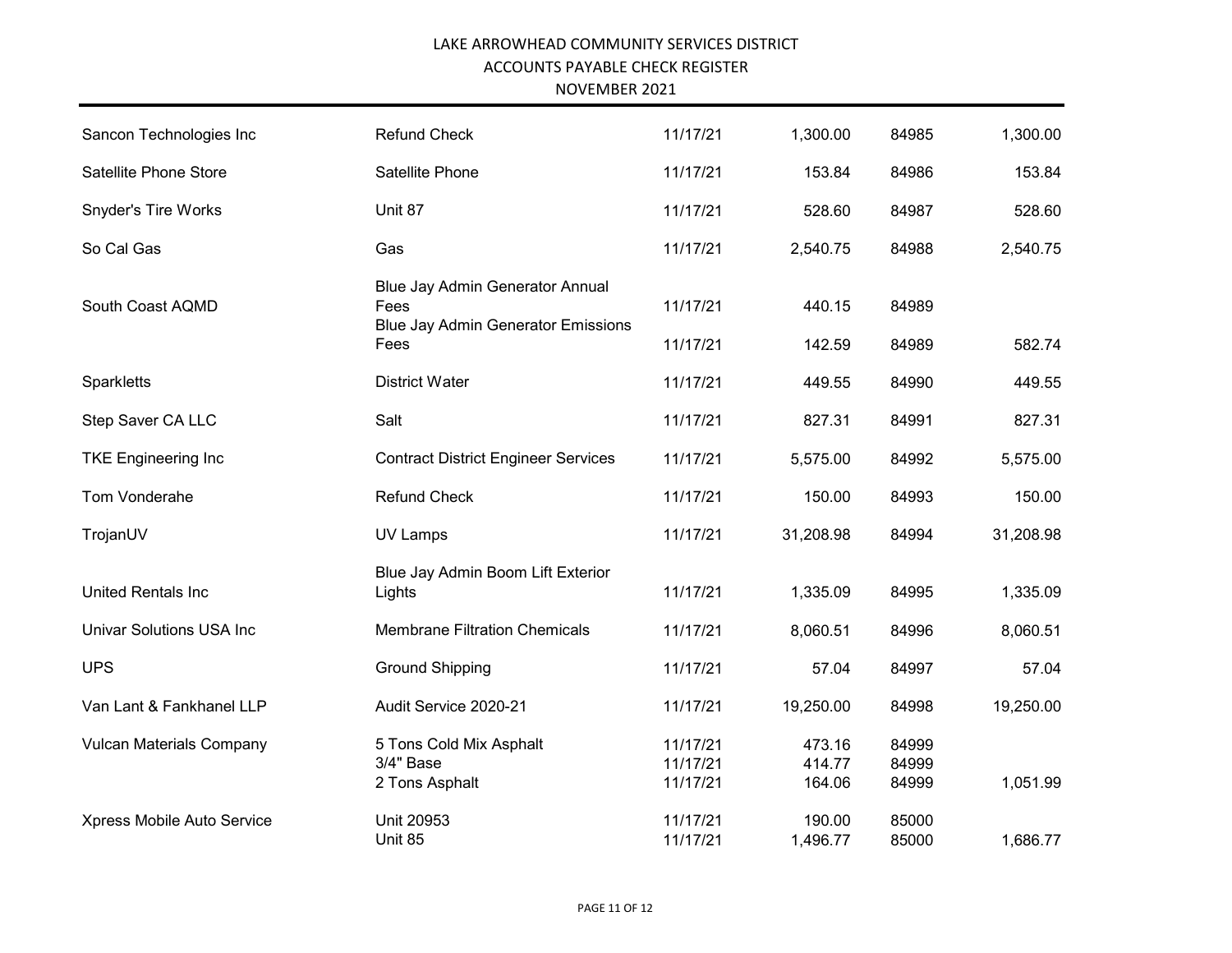|                               | LAKE ARROWHEAD COMMUNITY SERVICES DISTRICT | ACCOUNTS PAYABLE CHECK REGISTER<br>NOVEMBER 2021 |            |              |            |
|-------------------------------|--------------------------------------------|--------------------------------------------------|------------|--------------|------------|
| Xylem Water Solutions USA Inc | Lift Station Float Balls (6)               | 11/17/21                                         | 3.101.72   | 85001        | 3,101.72   |
| <b>CalPERS</b>                | Deferred Compensation                      | 11/24/21                                         | 31.014.07  | <b>DRAFT</b> | 31,014.07  |
| <b>VOYA</b>                   | <b>Employee Retirement Plan</b>            | 11/24/21                                         | 12,527.58  | <b>DRAFT</b> | 12,527.58  |
|                               |                                            |                                                  | 850,178.05 |              | 850,178.05 |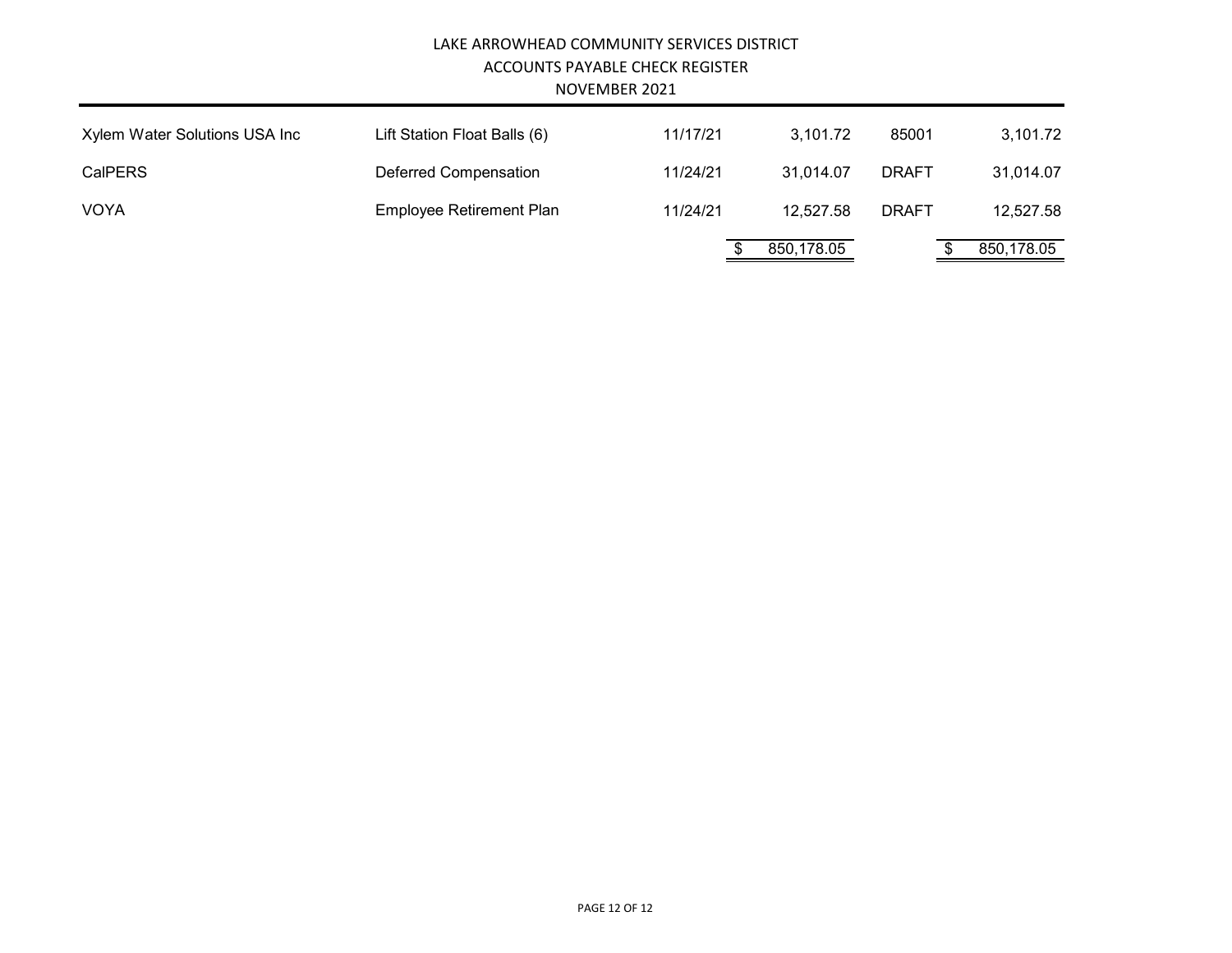|               | LAKE ARROWHEAD COMMUNITY SERVICES DISTRICT<br><b>UNION BANK VISA TRANSACTIONS</b>           |                    |
|---------------|---------------------------------------------------------------------------------------------|--------------------|
|               | 11/10/2021                                                                                  |                    |
|               | <b>DESCRIPTION</b>                                                                          | <b>AMOUNT</b>      |
| Blackwood     | <b>Stater Bros - Supplies</b>                                                               | 50.21              |
|               | <b>Total Blackwood</b>                                                                      | \$<br>50.21        |
|               |                                                                                             |                    |
| <b>Brooks</b> |                                                                                             |                    |
|               | <b>Total Brooks</b>                                                                         | \$                 |
|               |                                                                                             |                    |
|               | Carricaburu Sage Designs Inc - SCADA Training<br>Galco Industrial - Cedar Ridge Project 178 | 1,650.00<br>233.63 |
|               | The Toll Roads - Repair & Maintenance                                                       | 2.54               |
|               | EU Automation - Repair & Maintenance                                                        | 1,207.50           |
|               | <b>Total Carricaburu</b>                                                                    | \$3,093.67         |
|               |                                                                                             |                    |
| Cerri         | <b>ESRI - ArcGIS Online Viewer Subscription</b>                                             | 92.60              |
|               | San Bernardino County - Property Tax                                                        | 202.81             |
|               | <b>Total Cerri</b>                                                                          | \$<br>295.41       |
|               |                                                                                             |                    |
| Field         | Zerbee - Ergonomic Office Chair                                                             | 312.75             |
|               | <b>Total Field</b>                                                                          | \$<br>312.75       |
|               |                                                                                             |                    |
| O'Brien       | <b>ESRI - ArcGIS Online Field Worker Term License</b>                                       | 310.68             |
|               | <b>CSMFO - Dues &amp; Subscriptions</b>                                                     | 110.00             |
|               | <b>Total O'Brien</b>                                                                        | \$<br>420.68       |
|               |                                                                                             |                    |
| O'Connell     | Costco.com - Supplies                                                                       | 17.77              |
|               | Costco.com - Supplies                                                                       | 48.47              |
|               | <b>Total O'Connell</b>                                                                      | \$<br>66.24        |
| O'Kelly       | The Nelac Institute - Employee Development                                                  | 165.00             |
|               | The Nelac Institute - Employee Development                                                  | 90.00              |
|               | Technical Learning - Employee Development                                                   | 200.00             |
|               | <b>OWPSACState - Employee Development</b>                                                   | 50.00              |
|               | Costco.com - Supplies                                                                       | 281.13             |
|               | Total - O'Kelly                                                                             | \$<br>786.13       |
|               |                                                                                             |                    |
| Papp          | Cedar Glen Inn - Overtime Meals                                                             | 60.29              |
|               | Home Depot - Small Tools                                                                    | 156.11             |
|               | <b>Total Papp</b>                                                                           | \$<br>216.40       |
|               |                                                                                             |                    |
| Porter        | Gloves - Repair & Maintenance                                                               | 356.98             |
|               | <b>Total Porter</b>                                                                         | \$<br>356.98       |